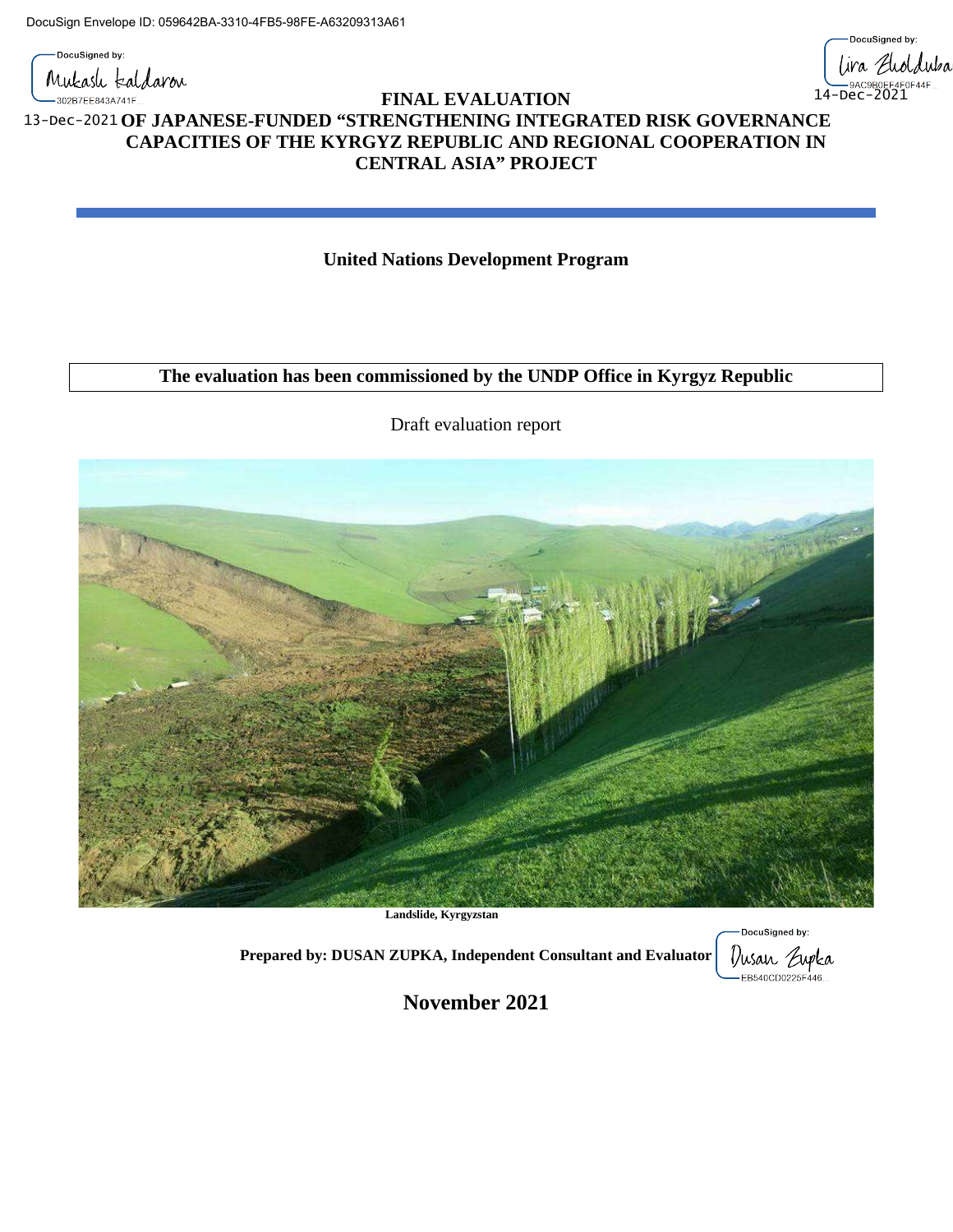# I. **Table of contents and Abbreviations/Acronyms**

| I.    |                                                                                                                           |
|-------|---------------------------------------------------------------------------------------------------------------------------|
| II.   |                                                                                                                           |
| III.  |                                                                                                                           |
| IV.   |                                                                                                                           |
|       | Description of intervention, evaluation scope and objectives<br>a.<br>Evaluation approach/methods and data analysis<br>b. |
| V.    |                                                                                                                           |
| VI.   |                                                                                                                           |
| VII.  |                                                                                                                           |
| VIII. |                                                                                                                           |

## **ABBREVIATION AND ACRONYMS**

| <b>ADRC</b>   | <b>Asian Disaster Reduction Centre</b>                       |
|---------------|--------------------------------------------------------------|
| <b>CESDRR</b> | <b>Centre for Emergency Situations and Risk Reduction</b>    |
| <b>DAC</b>    | <b>Development Assistance Committee</b>                      |
| <b>DRA</b>    | <b>Disaster Risk Assessment</b>                              |
| <b>DRM</b>    | <b>Disaster Risk Management</b>                              |
| <b>DRR</b>    | <b>Disaster Risk Reduction</b>                               |
| <b>GIS</b>    | <b>Geographic Information System</b>                         |
| <b>HR</b>     | <b>Human Rights</b>                                          |
| KII           | <b>Key Informants Interviews</b>                             |
| <b>LNOB</b>   | <b>Leave No One Behind</b>                                   |
| <b>MES</b>    | <b>Ministry of Emergency Situations</b>                      |
| <b>OECD</b>   | <b>Organization for Economic Cooperation and Development</b> |
| <b>SDGs</b>   | <b>Sustainable Development Goals</b>                         |
| <b>SSC</b>    | <b>South-South Cooperation</b>                               |
| <b>TOC</b>    | <b>Theory of Change</b>                                      |
| <b>TOR</b>    | <b>Terms of Reference</b>                                    |
| <b>UN</b>     | <b>United Nations</b>                                        |
| <b>UNDAF</b>  | <b>United Nations Development Assistance Framework</b>       |
| <b>UNDP</b>   | <b>United Nations Development Program</b>                    |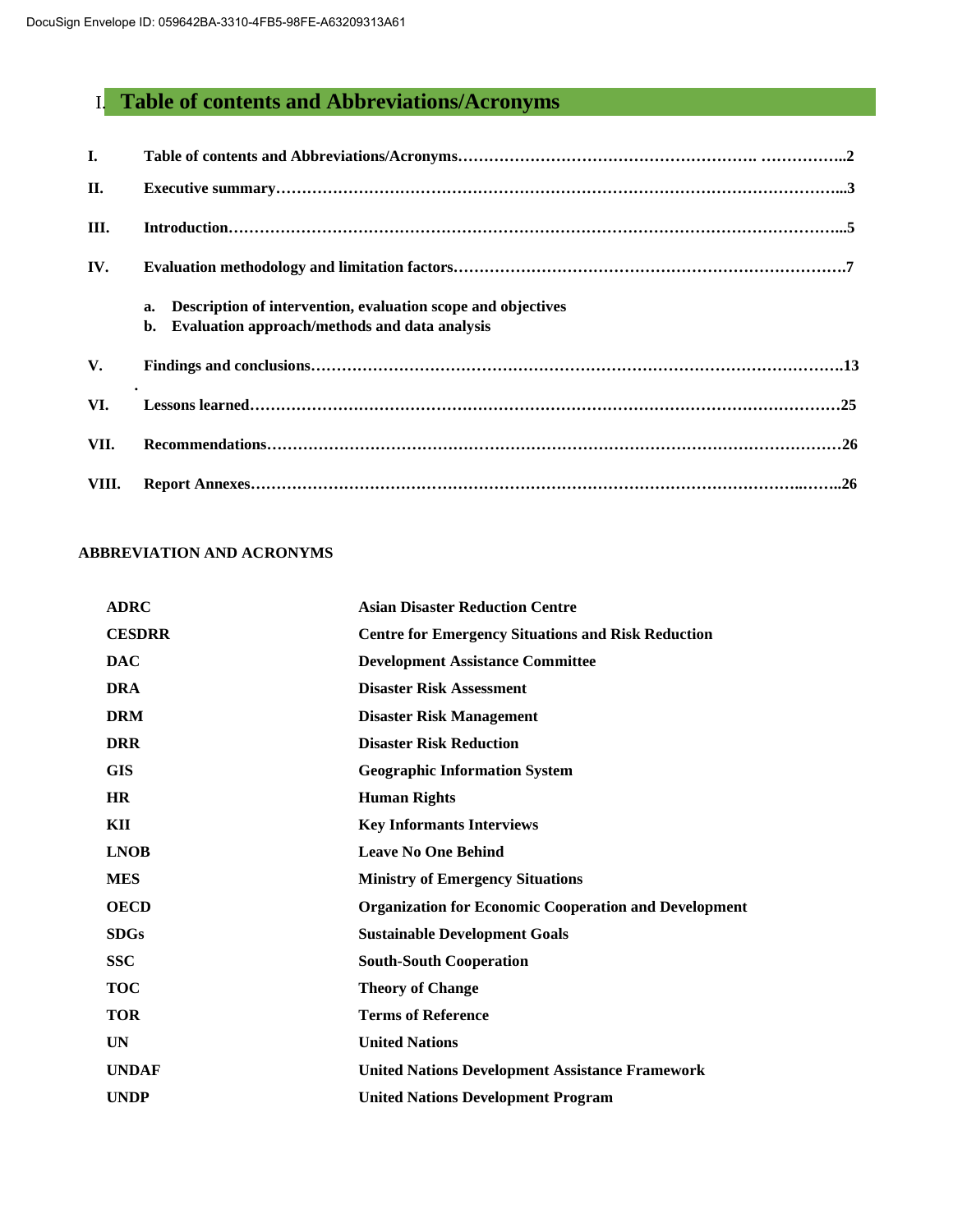## II. **Executive summary**

The evaluation report aims to:

- 1. Offer an independent evaluation of the Japanese-funded "Strengthening Integrated Risk Governance Capacities of the Kyrgyz Republic and Regional Cooperation in Central Asia" Project, implemented by the UNDP Office in Kyrgyz Republic and the Government of the Kyrgyz Republic.
- 2. Assess the extent to which the expected outputs and objective of the Japanese-funded "Strengthening Integrated Risk Governance Capacities of the Kyrgyz Republic and Regional Cooperation in Central Asia" Project have been achieved.
- 3. Review the successes and bottlenecks in terms of strengthening integrated risk governance capacities of the Kyrgyz Republic and regional cooperation in Central Asia.
- 4. Take a stock of findingsfor each evaluation criteria and propose conclusions accompanied by recommendations/lessons learned for possible improvements of the UNDP similar activities in strengthening integrated risk governance capacities of the Kyrgyz Republic and regional cooperation in Central Asia.
- 5. Assess to what extent has gender and human rights consideration been integrated into the project design and implementation activities.

The evaluation activities covered the implementation of the Project's activities during the period of March 2017-December 2021. For conducting an external evaluation of the Project, the UNDP office in Kyrgyzstan hired an independent evaluation consultant in 2021.

The Kyrgyz Republic is a country facing several types of natural hazards (landslides, avalanches, earthquakes, floods, mudflows) and man-made hazards (technological accidents, fires, traffic accidents). These hazards in interaction with a high level of human, social and economic vulnerability and growing exposure cause often a major disaster resulting in considerable human, economic, environmental and social toll. In addition to human suffering the complexity of disaster impact reduces significantly the country economic growth rates and makes harder the tailoring of economic and social development interventions in a sustainable manner. Annual direct losses incurred from natural disasters are estimated in the range of \$30-35 million per year(1.0 - 1.5% of GDP) according to UNDP estimate. This negative impact is further exacerbated by the indirect and secondary losses.

In addressing huge challenges reflected in the country hazard/disaster context the national government supported by donor community as well as the United Nations and other international organization has been rightly attaching a constantly growing attention to disaster risk management and reduction during the last two decades. These efforts resulted in establishment of the National Disaster Risk Reduction (DRR) Platform and subsequent capacity building resulted in more communities steadily improving their knowledge about disaster hazards and risks including through engagement of various development agencies and donor countries. Local self-governments become more and more attached disaster management and reduction owing to lessons learned and increased public service delivery commitments. There were also positive international developments that DRR ( Hyogo Framework for DRR 2005-2015, Sendai Framework for DRR 2015-2030) aspects became more and more acknowledgeable within sustainable development strategies and processes, which heightened on its turn the perspectives of convergence of national and municipal interventions.

The Japanese-funded "Strengthening Integrated Risk Governance Capacities of the Kyrgyz Republic and Regional Cooperation in Central Asia" Project, builds on the activities and results of the past UNDP interventions in Kyrgyzstan focusing on enhancing national capacities in managing and reducing the human, economic and environmental impact of disasters and linking these activities with its socio-economic and resilience building agenda. The Project's activities were underpinned by policy level interventions of UNDP's Programme on "Effective Disaster Risk Management for Sustainable Development and Human Security". In addition to creating an enabling environment to integrate DRR into sustainable development priorities the Project aimed at strengthening several critical segments of the DRR portfolio such as hazard monitoring, early warning, disaster risk assessment (DRA), information management, strengthening disaster response capacities, building disaster resilience of local communities and regional cooperation on DRR in the framework of existing regional cooperation structure - the Centre for Disaster Response and Risk Reduction in Almaty, Kazakhstan.

Based on available documents consulted, the written responses to the evaluation questionnaire and in-depth interviews of stakeholders from the national Project's partners entities, CESDRR and UNDP Kyrgyzstan staff the final evaluation of the Japanese-funded "Strengthening Integrated Risk Governance Capacities of the Kyrgyz Republic and Regional Cooperation in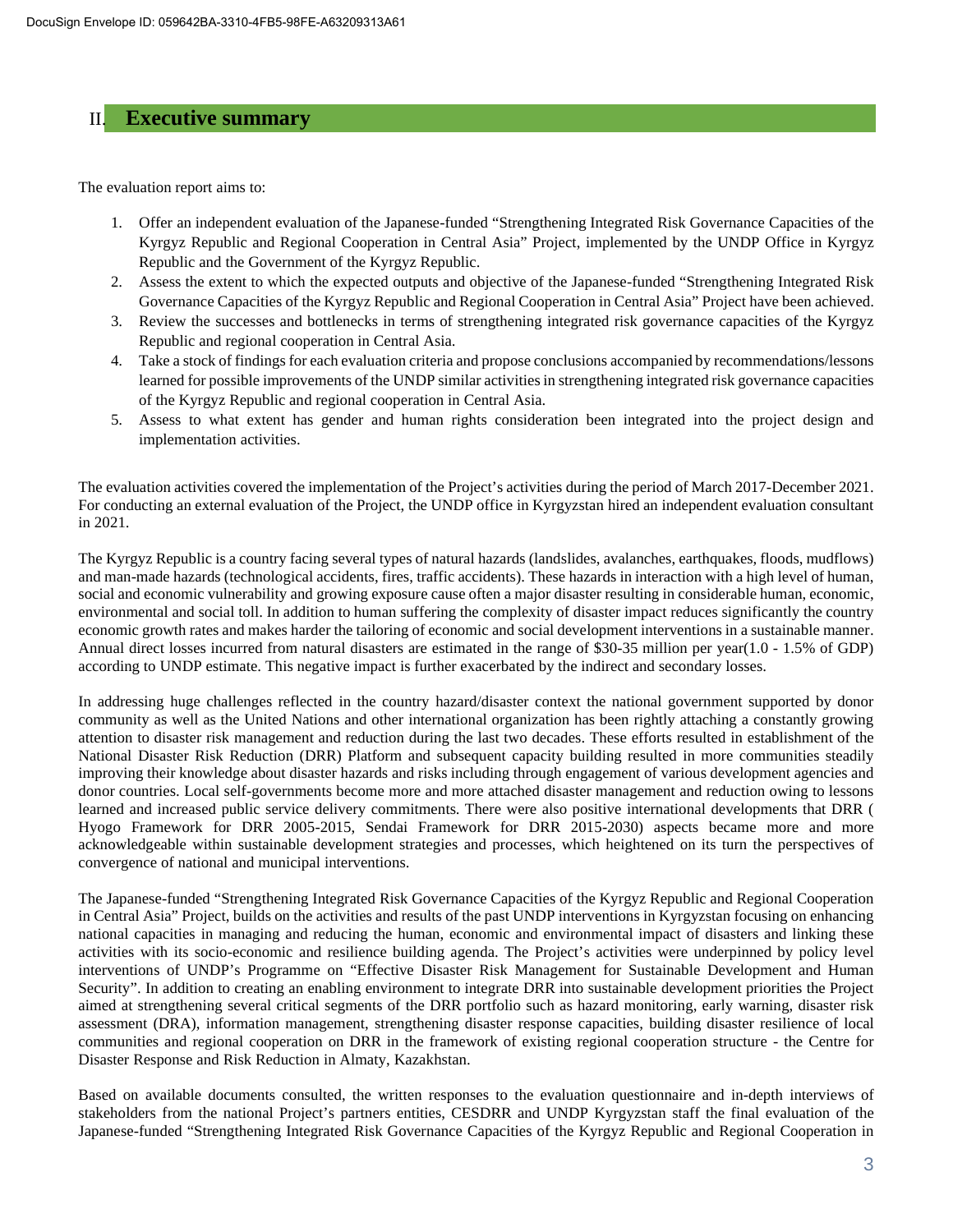Central Asia" Project (further Project) identified the key findings/observations and proposed key recommendations/lessons learned as follows:

#### **KEY LESSONS LEARNED:**

The evaluation identified the following key lessons learned:

- **1. Consistent alignment of the Project's disaster risk reduction activities and outputs with the persisting national and regional disaster risk reduction challenges/needs, development goals, UNDP strategic priorities in general and the 2030 Agenda for Sustainable Development boosted its relevance.**
- **2. Well designed and managed programs/projects addressing the strengthening the national risk governance capacities lead potentially to a positive shift of disaster/emergency management authorities and of disaster risk management legislation by reducing focus on provision of disaster relief and rehabilitation and reinforcing disaster risk reduction actions.**
- **3. Unpredictable emergencies such as for instance COVID-19 coupled with very high staff turn-over, often at decision making levels, in the national partner organizations represent a considerable risk for the technical cooperation projects implementation on time and in accordance with the original project design.**
- **4. The presence of the gender mainstreaming and vulnerable groups of population inclusion in disaster risk reduction projects is an important prerequisite for addressing specific vulnerabilities and needs of all segments of the population and implementing the principle of Leave No One Behind. The Project faced several shortcomings in applying gender, rights-based and disability inclusion approaches in the design, with partial results in considering these issues during the implementation activities.**
- **5. Important lesson learned from the COVID-19 pandemic was that the emergency situation can represent, in addition to multiple challenges, also the opportunity to explore new project implementation approaches, but also it means the need to be ready to mitigate the impact of the potential compound emergencies during the project lifetime.**
- **6. The integrated risk governance involves different entry points such as legal framework development, advocacy, knowledge and recognition that development and disaster risk management are closely interconnected.**
- **7. From the evaluator's point of view the main lesson learned is concerning the usefulness of a comprehensive logical framework based on the Theory of Change to be included in the UNDP technical cooperation project documents. The absence of such framework reduces the transparency and efficiency of periodic monitoring and evaluation of the progress achieved by the project.**

## **KEY RECOMMENDATIONS:**

The evaluation resulted in the following key recommendations:

- **1. UNDP to continue interventions in the Central Asia region countries with economies in transition and to maintain regular dialogue with their national authorities responsible for disaster and emergency management, to keep the momentum for maintaining their commitment to developing integrated disaster risk governance capacities.**
- **2. In the design of the future technical cooperation projects include comprehensive logical framework based on the Theory of Change methodology to promote the transparency and efficiency of periodic monitoring and evaluation of the progress achieved by the project.**
- **3. UNDP to ensure that aspects related to gender mainstreaming, rights-based considerations and vulnerable groups inclusion approaches are sufficiently reflected in the design of the future disaster risk management projects, as well as integrated during in implementation of activities.**
- **4. In the follow up to the Project, disaster risk reduction needs to be clearly defined in and conceptualized by national legislative and policy documents including the establishment of standards and criteria of progress**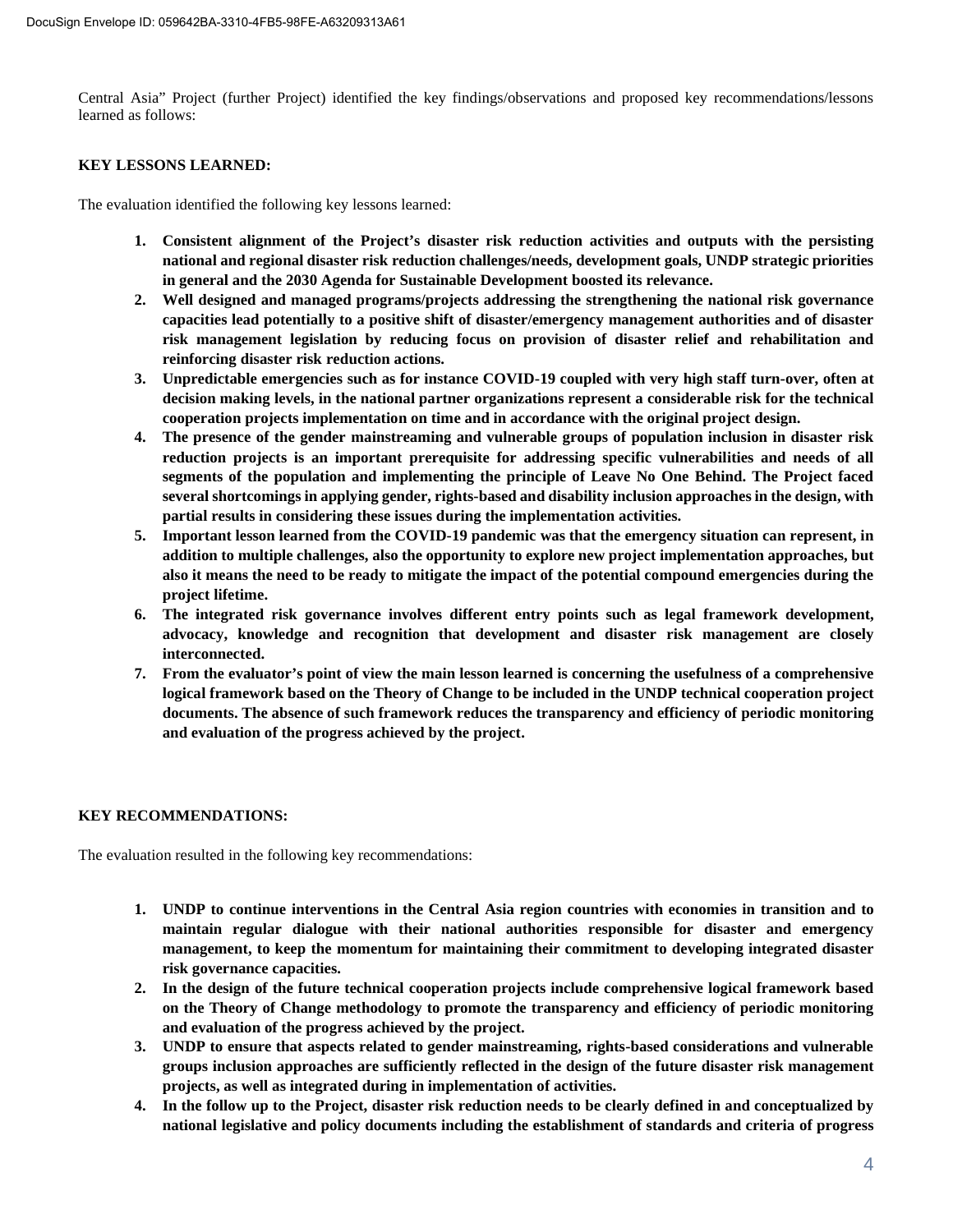**for disaster risk governance. This should be achieved in the framework of continued strengthening of governance arrangements for the implementation of the Sendai DRR Framework.**

**5. The integration of DRR into development is in Central Asia countries at initial stages. There is a need to address disconnect between DRR and development, which is caused by the fact that both require crosssectorial approached, by mainstreaming disaster risk reduction into development efforts and into key sectors outside the disaster management domain and ensure coordination between those sectors and the disaster management systems.**

## III. **Introduction**

Kyrgyzstan is a landlocked, largely mountainous country in Central Asia, bordered by China, Kazakhstan, Tajikistan and Uzbekistan. The population of slightly above six million is predominately young.<sup>1</sup> Kyrgyzstan is a lower-middle-income economy, with per capita gross national income of \$1,170 in 2015.<sup>2</sup> Its 0.655 human development index<sup>3</sup> ranking classifies it as a medium human development country.



Geological and hydro-meteorological hazards, exacerbated by climate change and population growth are driving increased risks across Kyrgyzstan territory. Unpredictable hazards can have devastating cascading or compounded impacts on all sectors, with

<sup>1</sup> Over half of population is under 25. National Statistical Committee

<sup>2</sup> http://data.worldbank.org/country/kyrgyz-republic

<sup>3</sup> http://hdr.undp.org/sites/all/themes/hdr\_theme/country-notes/KGZ.pdf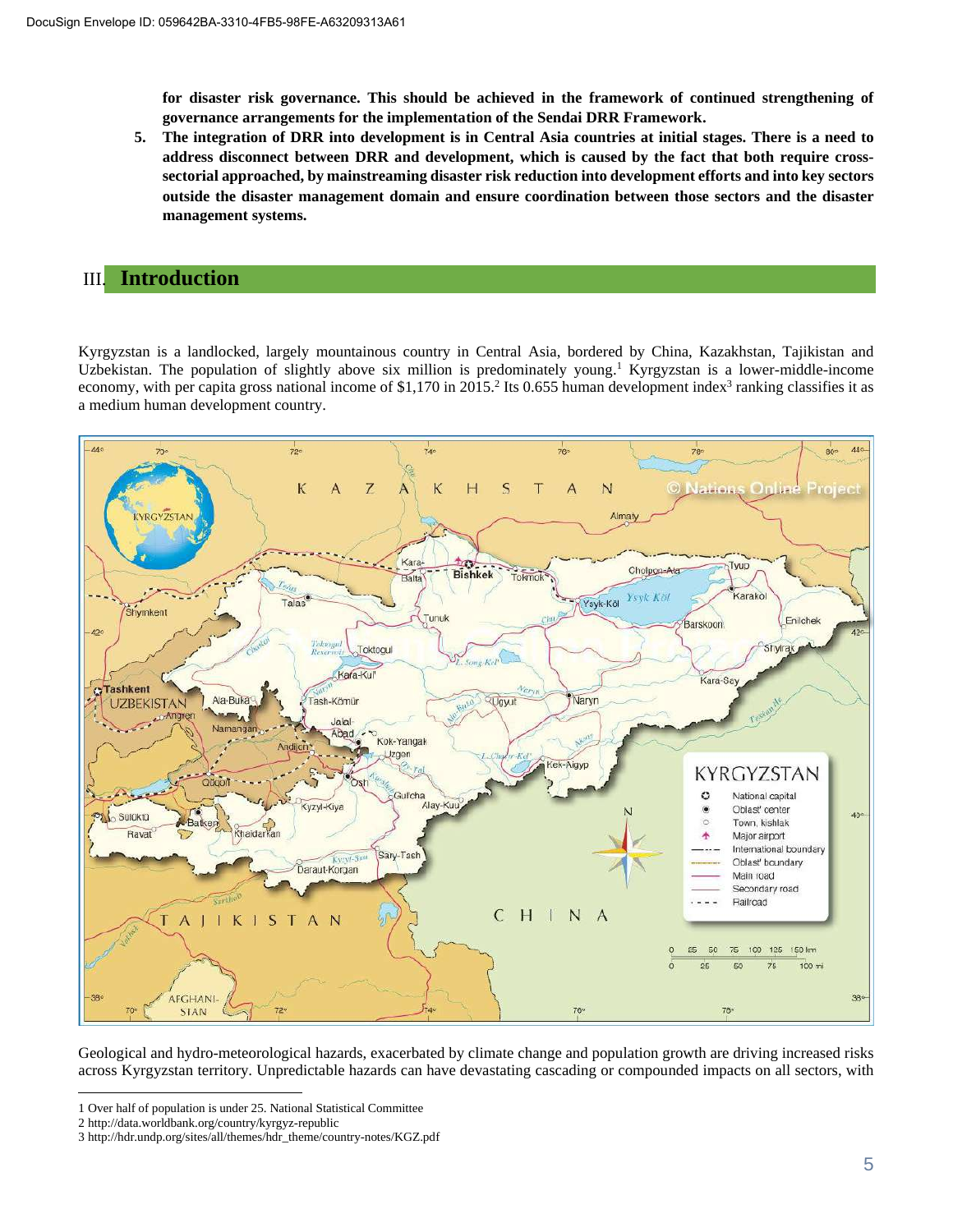long-lasting, debilitating socio-economic and environmental consequences. The process of increasing economic losses from disaster events is among the significant global trends of the 21<sup>st</sup> century. Against the backdrop of the disruption and upheaval caused by the pandemic, millions of people also experienced severe disaster events during 2020. In inflation-adjusted terms, global economic losses from natural and man-made catastrophes were USD 202 billion in 2020, up from USD 150 billion in 2019. <sup>4</sup> A recent research carried out by the UN International Secretariat for Disaster Reduction (UNISDR) concluded that economic losses caused by natural disasters were reaching globally an average of USD 250 billion to USD 300 billion per year. Similar trend towards a rising number of disasters has been observed also in Kyrgyzstan. First, number of disasters occurred in the country in 1991-2000 decade was 1225, while during the following 2001-2010 decade it increased to 2353. Low resilience of people and communities, limited policy and institutional frameworks, and poor forecast and response capabilities impede adequate response to climate change and disasters in the country. Disaster management governance relies on an emergency management structure that is insufficient for a system-wide approach to addressing risks. A multi-disciplinary 'risk governance' paradigm needs to be adopted in Kyrgyzstan. 5

Constantly growing disaster losses magnified by climate change represent an important threat to low and middle-income countries, and Kyrgyzstan and the Central Asia countries are no exception. Such perspectives have increased the awareness of international and national communities for the need to advocate and apply in disaster prone countries a comprehensive and integrative approach to Disaster Risk Management (DRM), which represent a shift from traditional disaster management (DM) practices.

The abundant literature addressing hazards and disasters usually recognizes four principal stages in disaster management cycle: prevention/mitigation, preparedness, response and recovery. Historically all these stages were seen as the domain of civil protection (CP), emergency management and/or humanitarian agencies. The recognition of the important role of development actors in many stages of disaster management cycle has slowly taken roots in recent decades. This evolution represented a shift from disaster management to disaster risk management, including Disaster Risk Reduction (DRR) component. This shift is not feasible without credible and adequate enabling environment to integrate DRR into sustainable development concept, building disaster resilience at local communities and incentives for DRR. Last but not least, DRR activities have to be based on a comprehensive disaster risk assessment/evaluation an supported by up-to-date information management systems for guiding adequate decision making.

Involvement of UNDP in DRR sector in general has gradually grown up since 2005 from community level activities to national level policy developments, including legislation. UNDP's intervention was supported by UNDP Bureau for Crisis Prevention and Recovery (BCPR) and aimed at creation an enabling environment both at the central and local levels for decentralized DRR to better guide disaster risk management and development policy and allocation of resources towards local level DRR activities. Despite significant achievements that have been made so far, there are still tremendous challenges towards shifting the focus of the past disaster management policies and practices focusing on response and post-disaster recovery to comprehensive DRR to effectively reduce socio-economic and environmental impacts of disaster risks. It is therefore, UNDP's engagement in Kyrgyzstan in DRR sector has been significantly broadened in 2012 to support DRR as a comprehensive, integrated and crosscutting intervention both at national and local levels and across sectors under UNDAF6 and UNDP Country Programs' Action Plans. This approach supports national partners in addressing DRR as a comprehensive, integrated and crosscutting dimension, synergetic with interrelated issues of governance, poverty reduction, climate change, environmental protection, sustainable development and conflict prevention programming. UNDP has also been active in regional contexts since 2010, which encompass the engagement into regional dialogues on creation of the Center for Emergency Situations and Disaster Risk Reduction in Almaty (CDRRR), conducting regional level events of Disaster Risk Assessment and Information Management, building partnerships between Secretariats of the National Platforms of the Central Asia countries, implementation of joint activities of cross-border nature and implementation of regional level priorities at the country context on various dimensions.

The Japanese funded Project was designed to support the critically needed shift from disaster response/recovery attitude to much more efficient and effective approach based on DRR concept. This approach should avoid that Kyrgyzstan is trapped in a vicious and self-fulfilling cycle of disaster-respond-recover-repeat again and again. The project was designed as an integral part of UNDP's "Effective Disaster Risk Management for Sustainable Development and Human Security" Programme, which on its turn was already engaged into policy level interventions for putting in place appropriate institutional frames of Disaster Risk Assessment, Monitoring and Forecasting and Regional Cooperation. However, the Project did not create new and parallel structures but rather brought previous achievements in disaster risk management to new qualitative levels.

<sup>4</sup> https://www.swissre.com/dam/jcr:ebd39a3b-dc55-4b34-9246-6dd8e5715c8b/sigma-1-2021-en.pdf

<sup>5</sup> Country programme document for Kyrgyzstan (2018-2022)

<sup>6</sup> UNDAF stands for United Nations Development Assistance Framework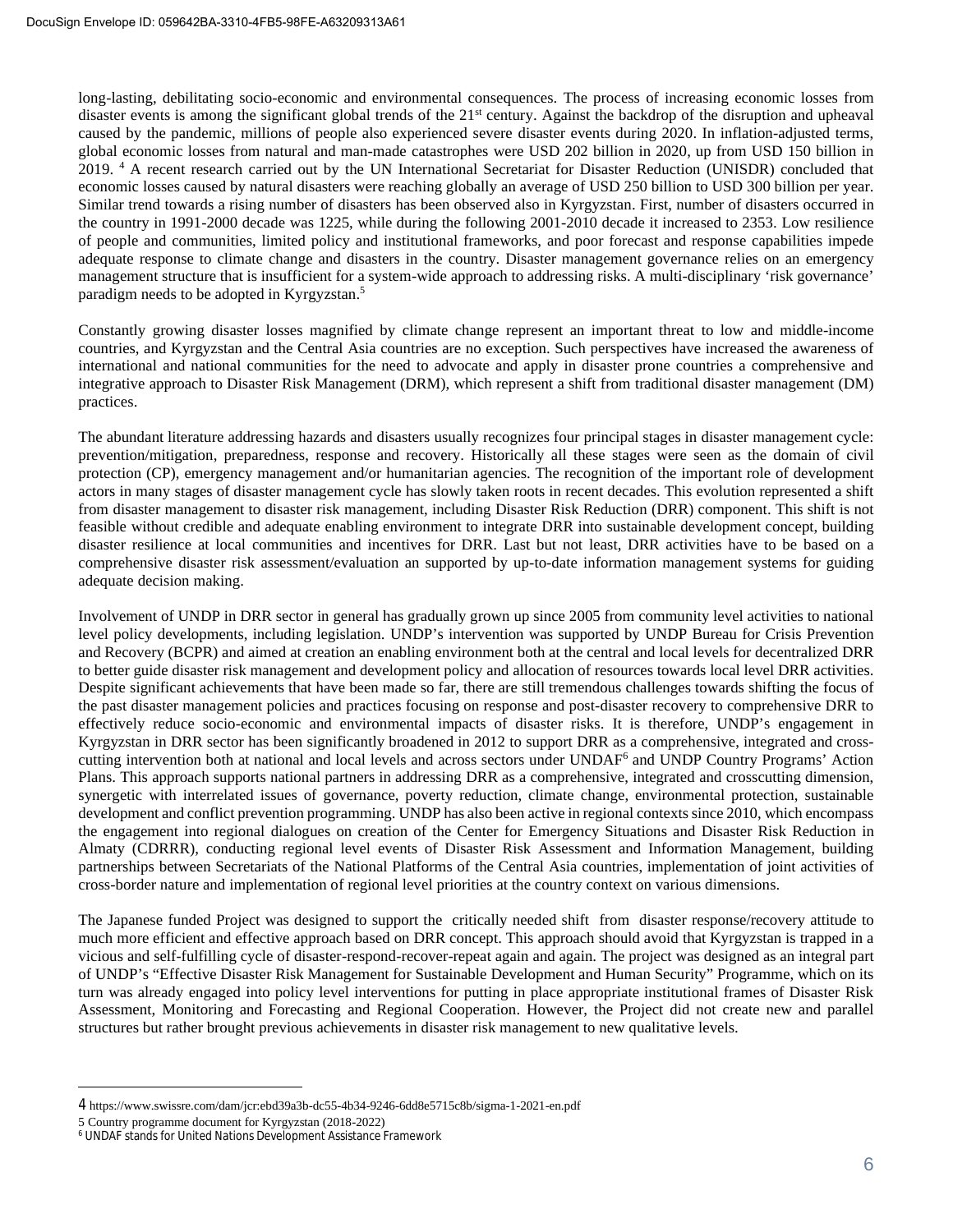The Project was implemented by the UNDP Office in Kyrgyzstan, as a lead implementing partner in close cooperation with several Ministries and agencies as partners, Ministry of Emergency Situations in Bishkek, Kyrgyzstan, Center for Emergency Situations and Disaster Risk Reduction in Almaty, Kazakhstan, and KYRGYZHYDROMET, Kyrgyzstan. In addition, several activities were involving local level partners such as local state administrations, local self-governments and local Civil Protection Commissions from several regions in Kyrgyzstan.

This report presents a comprehensive information about the evaluation results of the Project. The evaluation covered the full project implementation during the period of March 2017-December 2021. The focus of this evaluation exercise was to conduct an external independent assessment of the relevance, effectiveness, efficiency, sustainability impact, including national ownership, gender equality and human rights considerations of the UNDP and its implementing partners activities and to measure the extent to which the outputs of the Project in supporting Kyrgyzstan in the development of enabling environment for National Risk Assessment Framework created to apply innovative tools; strengthening National Disaster Risk Monitoring and Early Warning systems as well as avalanche-risk reduction capacities alongside transport corridors; enhancing disaster response and early warning capacities; as well as the regional cooperation among the Central Asia countries in the context of the Centre for Emergency Situations and Disaster Risk Reduction in Almaty, Kazakhstan were achieved.

## IV. **Evaluation Methodology and Limitation Factors**

## · *Description of interventions, evaluation scope and objective*

Subject of the evaluation are **the interventions carried out in the framework of the UNDP Project "Strengthening Integrated Risk Governance Capacities of the Kyrgyz Republic and Regional Cooperation in Central Asia" funded by Japan,** implemented by the UNDP Office in Kyrgyz Republic in partnership with the Government of the Kyrgyz Republic. The overall budget available for the Project's activities was USD 5'496`245.33. The contribution from the Japanese Government amounted to USD 5`373`811.39 and UNDP own resources represented USD 122`433.94.

**The purpose** of the Project was to strengthen the integrated disaster risk governance capacities in Kyrgyzstan and regional cooperation in Central Asia through achievement of four expected outputs:

- **Output 1.** An enabling environment for National Risk Assessment Framework created to apply innovative tools
- · **Output 2.** National Disaster Risk Monitoring and Early Warning systems as well as avalanche-risk reduction capacities strengthened alongside transport corridors
- **Output 3.** Disaster response and early warning capacities strengthened
- · **Output 4.** Increased regional cooperation of Central Asian (Kazakhstan, Kyrgyzstan, Tajikistan and Turkmenistan) Disaster Management Authorities facilitated under the "Central Asia plus Japan" Dialogue.

The design of the project envisaged the expected outputs to be supported the implementation of the following activities:

## *Activities supporting output 1:*

− Engage Japanese expertise for conduct technical assessments of existing capacities of Disaster Monitoring and identify possible solution packages in applying innovative tools such as GIS and remote sensing techniques

- − Operationalize the republican level cements of the National Disaster Risk Monitoring System
- − Training of the Ministry of Emergency Situations staff to handle with the equipment purchased

## *Activities supporting output 2:*

- − Purchase of equipment for strengthening monitoring capacities of avalanche-monitoring stations
- − Purchase of equipment for strengthening capacity of avalanche-risk reduction unit of KYRGYZHYDROMET
- − Construction of two avalanche-monitoring stations of KYRGYZHYDROMET (DOLON and CHAPCHYMA)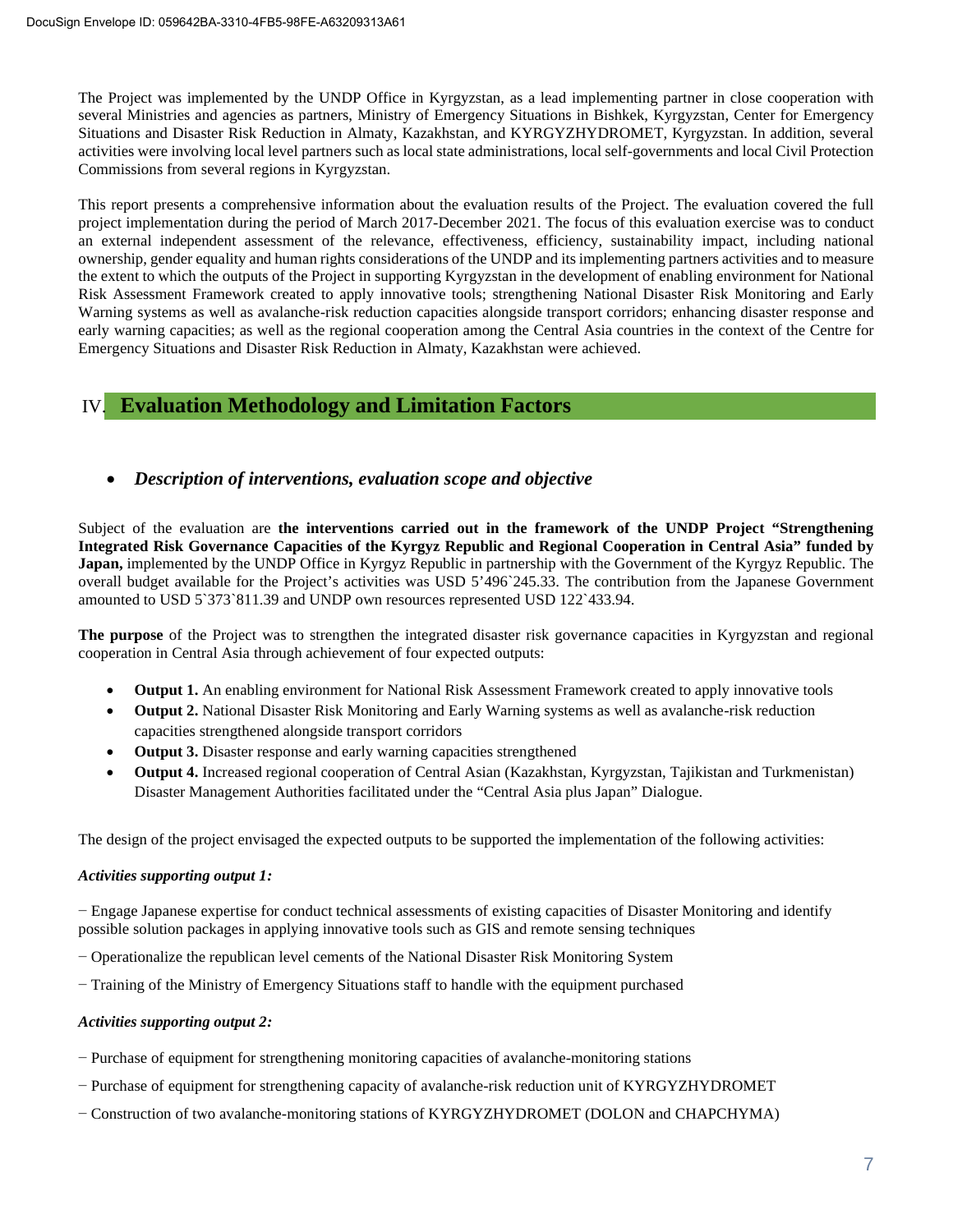− Training of staff of KYRGYZHYDROMET on snow-survey, GIS by engaging Japanese experts

## *Activities supporting output 3:*

− Purchase of automobiles and rescuing equipment for establishing 22 Fire-Rescuing Services

− Extending the geographical coverage of IUMS and NEWS in Jalal-Abad, Chui and Issyk-Kul oblasts

## *Activities supporting output 4:*

− Conduct a 3-days training in CDRRR Almaty for the Expert Groups of Disaster Management Authorities of CA (Kazakhstan, Kyrgyzstan, Tajikistan and Turkmenistan) countries by involving knowledge and capacity of Asian Disaster Reduction Centre in Kobe, Japan (ADRC)

− Conduct two times 2-day meetings of the Expert Working Group of CA (Kazakhstan, Kyrgyzstan, Tajikistan and Turkmenistan) countries to discuss the implementation of the Framework of cooperation on strengthening regional collaboration in Central Asia (FOC) and agreeing upon with Disaster Management Authorities of CA countries

− Conduct Regional high-level event of Disaster Management Authorities in Central Asia (Kazakhstan, Kyrgyzstan, Tajikistan and Turkmenistan) for increased coordination on implementation of Sendai Framework for Disaster Risk Reduction priorities and of the Framework of cooperation on strengthening regional collaboration in Central Asia through providing consultancy services

− Conduct practical/infrastructural measures aimed at reducing risks of transboundary hazards: embankment of the most dangerous areas of the left riverbed of Chu river

The Project's principal decision body was **the Project Board** composed by the Senior Supplier (Japan), Executive Agency (UNDP Resident Representative or his/her Deputy) and Senior Beneficiary (Ministry of Emergency Situations, Kyrgyzstan) and Central Asia CESDRR. Project Board was a group of responsible parties for making by consensus management decisions for a Project when guidance was required by the Project, including recommendation for UNDP/Executing Agency approval of Project plans and revisions. Project assurance was performed by the DRM and Environment Policy and Programme Analyst and the UNDP Program Associate to support the Project Board by carrying out objective and independent project oversight and monitoring of project results. This role ensured that appropriate program management milestones were managed and completed.

**The evaluation's scope** included attention to the quality and levels of implementation of all planned Project's activities and the degree of the activities' contribution to the four expected outputs during the period of March 2017-December 2021. During its duration the Project was expected support the strengthening of the integrated disaster risk governance capacities in Kyrgyzstan and of regional cooperation in Central Asia in the same area. The evaluation process was consultative, inclusive and participatory. To this end the evaluator reviewed, gauged and analyzed the pertinent documents/reports produced in the framework of the Project during the period 2017-2021. Desk review of relevant documents such as project documents, progress reports, financial records, meeting minutes and monitoring reports, and secondary data or studies relating to the country context and situation. The documentary review was accompanied by the online surveys and online interviews of the project stakeholders (partners, beneficiaries and implementing agencies). The evaluation focused on the activities, processes and arrangements for supporting the integrated disaster risk governance capacities in Kyrgyzstan and in the context of the "Central Asia plus Japan" Dialogue. A special attention was paid on the assessment of the extent to which the planned impact/purpose was realized, the expected outputs achieved and the planned activities implemented. Attention was paid to the factors/circumstances that influenced the results, whether intended or unintended, management and monitoring processes and the Project interaction with key stakeholders. The UNDP staff who had responsibility for the Project management and implementation, the Project focal points of the recipient organizations as well as major international partner – Center for Emergency Situations and Disaster Risk Reduction, were consulted/interviewed during the evaluation process.

**The overall objective** of this final evaluation was to assess achieved results under Project, relevance, effectiveness and efficiency of activities implemented, sustainability of benefits and draw lessons that can inform future Disaster Risk Management interventions to be implemented by UNDP and other development partners.

The main purpose of this final evaluation was to assess the programmatic progress, performance of the project interventions from the point of view of relevance, effectiveness, impact, organizational efficiency, sustainability as well as analysis of lessons learnt highlighting areas where the project performed well and/or less effectively than anticipated. The findings of the evaluation will contribute to effective programming, refining the approaches, organizational learning and accountability. The findings of the evaluation are expected be used to engage policy makers and other disaster risk management and development stakeholders at local, national and regional levels in evidence-based dialogues and to advocate for gender-responsive and inclusive strategies to promote integrated risk governance capacities.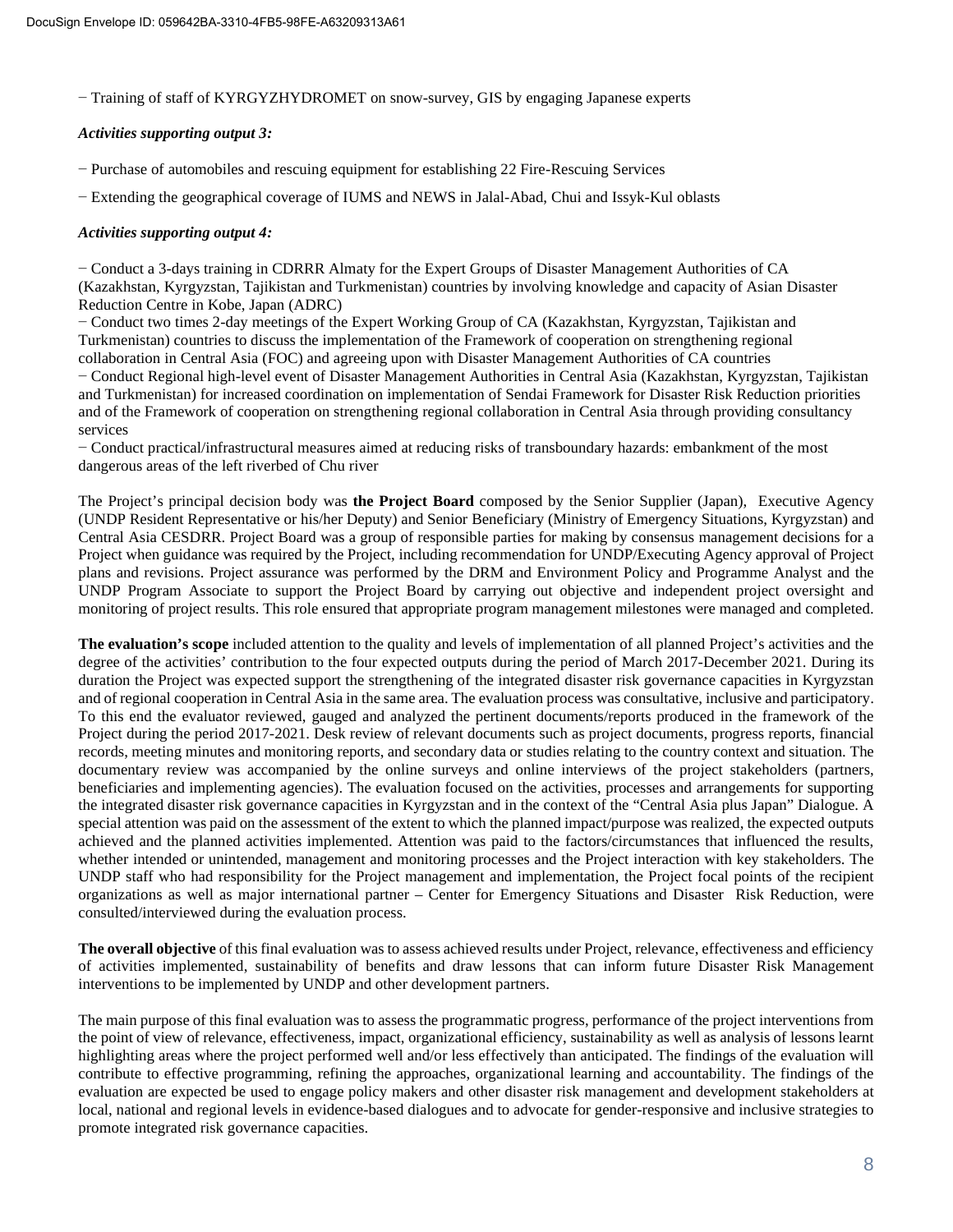The evaluation presented an opportunity to assess the achievements of this project and its overall added value to building integrated disaster risk governance capacities in Kyrgyzstan and regional cooperation in Central Asia. The evaluation approach also looked at mainstreaming of human rights and gender equality principles by the Project. The consideration of universally recognized values and principles of human rights and gender equality needs were integrated at all stages of the evaluation, in compliance with the United Nations Evaluation Group's revised gender-related norms and standards. Therefore, the evaluation assessed how the vulnerable groups and gender considerations were included in the project design and implementation process. All available information, documents, brochures and the Project's progress reports were reviewed and analysed by the evaluator.

## · **Evaluation approach/methods and data analysis**

The evaluation framework, as it was framed by the Evaluation Terms of Reference (TOR) prepared by the UNDP, provided a foundation for the evaluation approach and overall methodology. The respective TOR cleared by the UNDP are available in Annex 1.

The evaluation activities were guided by the basic principles of effective and sound evaluation including:

- The OECD/DAC evaluation criteria as an essential background (Box 1)
- Special emphasis on distinguishing as rigorously as possible, at all stages of the evaluation process, between findings (facts), conclusions (interpretation of the facts, drawing on the judgement of the evaluator), recommendations (reasoned advice based on the evaluation findings and conclusions) and lessons learned (inputs for capacity building actions)

## **Box 1:The OECD-DAC Evaluation Criteria**

#### The OECD-DAC evaluation criteria are:

- **Coherence:** The compatibility of the intervention with other interventions in a country, sector or institution
- · **Effectiveness:** The extent to which the intervention achieved, or is expected to achieve its objectives, and its results including any differential results across groups.
- · **Efficiency:** The extent to which the intervention delivers or is likely to deliver results in an economic or timely way.
- · **Relevance:** The extent to which the intervention objectives and design respond to beneficiaries' global, country and partner/institution needs, policies and priorities, and continue to do so if circumstances change.
- **Impact:** The extent to which the intervention has generated or is expected to generate significant positive or negative, intended or unintended, higher-level effects.
- **Sustainability:** The extent to which the net benefits of interventions continue or are likely to continue.<sup>7</sup>

Final evaluation of the Project was conducted according to the guidance, rules and procedures established by UNDP as reflected in the UNDP Evaluation Guidelines.<sup>8</sup> In view of travel limitations, the evaluation was conducted online applying for the assessment the Project standard evaluation criteria, as elaborated in the evaluation's TOR, in line with the United Nations Evaluations Group norms and principles. The process was also guided by the evaluation questions, which final version was established in close coordination and consultation with UNDP Kyrgyzstan.

In line with the TOR and its refinement after the consultations with the Project management the evaluation addressed the following issues, relevance, effectiveness, efficiency, sustainability/impact including national ownership and gender equality/human rights consideration as follows:

1. Review of the relevance of the Project's design and activities in light of the Kyrgyz Government's priorities, UNDP's programmatic priorities and persisting key challenges of integrated disaster risk governance capacities, and requirements of regional cooperation in Central Asia in the context of SSC/Triangular cooperation, as well as the needs and priorities of the target groups/beneficiaries, including gender and human rights consideration.

<sup>7</sup> https://www.oecd.org/dac/evaluation/daccriteriaforevaluatingdevelopmentassistance.htm

<sup>8</sup> http://web.undp.org/evaluation/guideline/documents/PDF/UNDP\_Evaluation\_Guidelines.pdf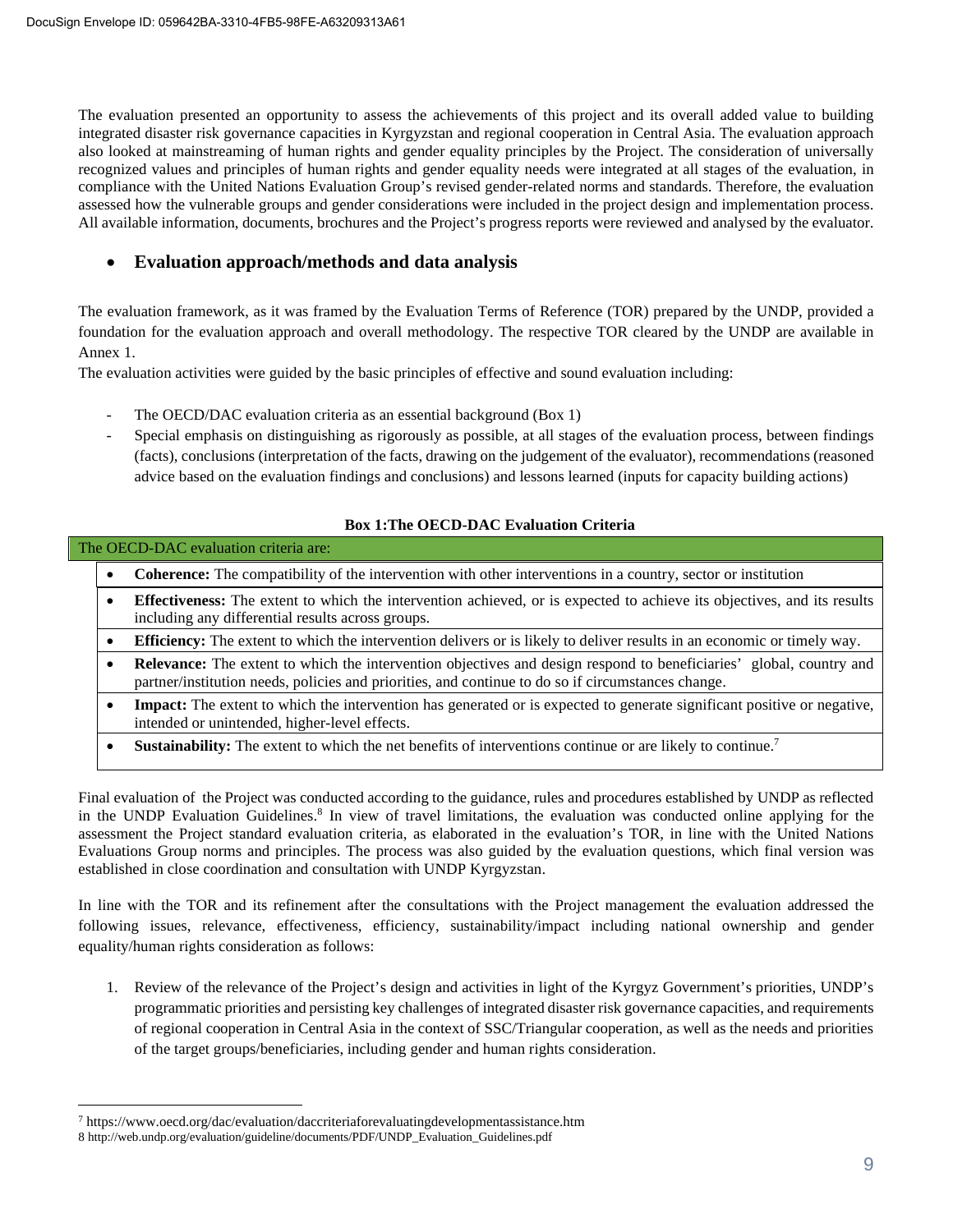- 2. Assessment of the effectiveness of the Project's activities and outputs in achieving its intended objective and contributing to its strategic vision, its flexibility and adaptation to the context, strategic coherence in supporting institutional strengthening and national capacity in DRR, as well as effectiveness of Project adoptive capacity to the effects of the COVID-19 pandemic in Kyrgyzstan.
- 3. Assessment of the efficiency with which the Project utilized its funding as per agreed work plan to achieve the projected targets, performance of the M&E mechanism, efficiency of its staffing/coordination in delivery of its activities in a timely manner, in delivering value for money and using the Project Board.
- 4. Review of the sustainability and national ownership of the Project's outputs in the recipient country focusing on the degree to which the Project results are likely to be sustainable beyond its lifetime, the extent to which the DRR regulatory frameworks in place will support the continuation of benefits, and the extent of the commitment of the national partners to providing continuing support to DRR activities (staff, financing etc.)

For each of the evaluation criteria the TOR identified a cluster of orientation questions/sub-questions. Following several consultations with UNDP it was agreed to apply for the evaluation of each criteria the key impact assessment assumptions as follows in Box 2:

| <b>Impact assessment assumptions</b> |                                                                                                            |  |  |
|--------------------------------------|------------------------------------------------------------------------------------------------------------|--|--|
| Relevance                            | -All Project components relevant to national and regional needs/priorities, challenges                     |  |  |
|                                      | -Entire Project relevant to needs/priorities of the target groups/beneficiaries                            |  |  |
|                                      | -The Project objective fit in UNDP's programmatic priorities in Kyrgyzstan                                 |  |  |
|                                      | -SSC/Triangular cooperation was promoted by the Project                                                    |  |  |
|                                      | -Gender, Human Rights, LNOB consideration were integrated into the Project design/implementation           |  |  |
| Effectiveness                        | -Extent in achievement of the intended objective of the Project                                            |  |  |
|                                      | -Degree of flexibility, innovation and adaptability to the context during the Project implementation       |  |  |
|                                      | -Extent of the Project complementarity with different entities an ensuring strategic coherence of approach |  |  |
|                                      | -Degree of the Project contribution to improvement of the national government capacity/institutional       |  |  |
|                                      | strengthening                                                                                              |  |  |
|                                      | -Degree of UNDP ability to adapt the Project to the effects of COVID-19 in Kyrgyzstan                      |  |  |
| Efficiency                           | -Efficiency in utilizing funding as per agreed work plan to achieve the projected targets                  |  |  |
|                                      | -Performance of the project M&E mechanism and the use of various M&E tools                                 |  |  |
|                                      | -Analysis of the role of the Project Steering Committee and Board, and whether it was optimally used       |  |  |
|                                      | -Factors and constraints affecting efficiency of the Project implementation                                |  |  |
|                                      | -Efficiency in overall staffing, planning and coordination with partners                                   |  |  |
|                                      | -Did the Project provided value for money spent-resources spent efficiently                                |  |  |
| Sustainability                       | -Preliminary indications of the Project results likely to be sustainable beyond the Project lifetime       |  |  |
|                                      | -Did the Project design include an sustainability and exit strategy                                        |  |  |
|                                      | -Level of commitment of the Government to sustaining and continuing similar activities                     |  |  |
|                                      | -Extent of existence of the regulatory frameworks supporting the continuation of the Project benefits      |  |  |
|                                      | -Level of enhancement of the national capacities after Project completion                                  |  |  |

## **Box 2:**

Rating for the levels of accomplishment for each evaluation criteria was established on four-point scale as follows**: high, partial, little and poor,** see the box 3:

**Box 3:**

| <b>GRADE</b> | <b>LEVEL OF ACHIEVEMENTS</b>                                |
|--------------|-------------------------------------------------------------|
| High         | More than 75 % relevant, effective, efficient, sustainable  |
| Partial      | Between 45-74 % relevant, effective, efficient, sustainable |
| Little       | Between 25-44 % relevant, effective, efficient, sustainable |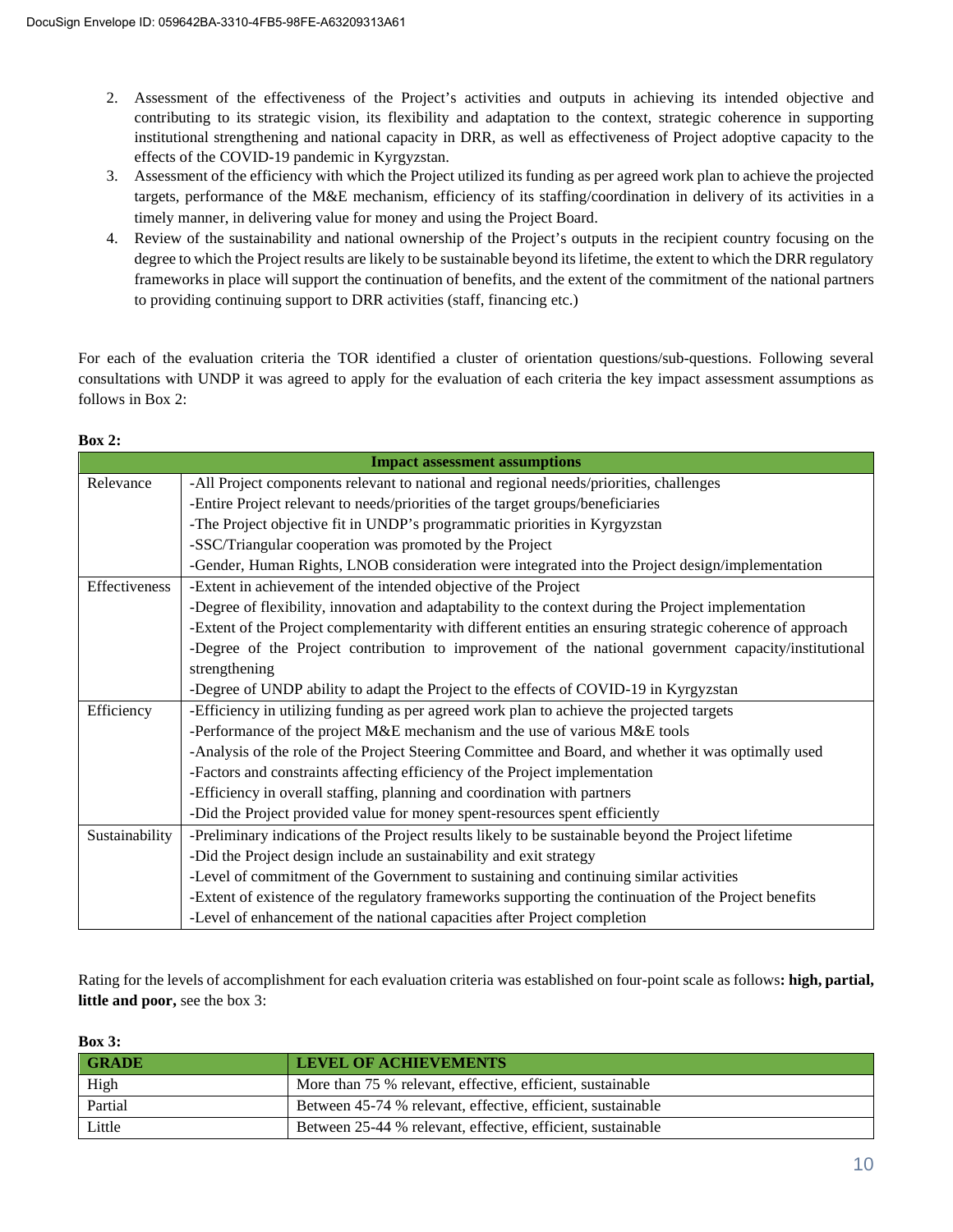| Poor<br>$\sim$ $\sim$ $\sim$ | $\sim$ $\sim$<br><sup>-</sup> % relevant.<br>sustainable<br>than<br>ess<br>. eff1c1ent.<br>effective.<br>. |
|------------------------------|------------------------------------------------------------------------------------------------------------|

The suitability/relevance of the Project's activities with regards to gender equality, empowerment of women and incorporation of the perspective of the most vulnerable groups was reviewed as well. The approach was guided by the gender-responsive methodology, methods and tools in line with the United Nations Evaluation Group norms and standards. A gender analysis was reflected in the evaluation findings, conclusions and recommendations. The UN SWAP performance indicators<sup>9</sup> provided an additional guidance for evaluation activities to support a gender sensitive evaluation.

The feedback received from the interviews and completed questionnaires was integrated into the evaluation report after a careful analysis, cross-checking and triangulation. The research methods applied were predominantly qualitative, with a quantitative element limited to descriptive statistics. The outcomes generated by desk reviews, interviews and evaluation questionnaires were synthesized and aggregated by main issues. The data and information received were triangulated and cross-validated considering carefully the issues of convergence and divergence.

The evaluation was carried out in five phases:

1) Preparation: gathering and analysing project data, conceptualizing the evaluation approach, internal consultations involving UNDP Bishkek staff and the evaluator on the approach, refining the TOR and stakeholders mapping.

2) Inception: consultations between the evaluator and the programme managers, portfolio review, finalization of stakeholder mapping, inception meeting with the review of the result logics, analysis of information relevant to the initiative and finalization of evaluation methodology.

3) Data collection and analysis: in depth desk research, in-depth review of UNDP project document, UNDAF and others, staff and partner survey. Interview online with relevant stakeholders on an individual basis and in groups.

4) Analysis and synthesis stage including analysis of data and interpretation of findings and drafting and validation of an evaluation report.

5) Finalization of the report and its dissemination.

The evaluation matrix was designed by the evaluator to facilitate evaluation process and ensure its clarity and transparency(Box 4). The matrix brought to one place an overview of the evaluation criteria, data sources, data collection and analysis methods and indicators of successful accomplishment of outputs. Key questions related to each of the five evaluation criteria are described in the section containing the evaluation findings.

|  | <b>Box 4: Evaluation matrix:</b> |  |
|--|----------------------------------|--|
|--|----------------------------------|--|

| <b>Evaluation</b>    | Data sources                     | Data collection and analysis       | <b>Indicators of success</b>                           |
|----------------------|----------------------------------|------------------------------------|--------------------------------------------------------|
| criteria             |                                  | tools/methods                      |                                                        |
| Relevance            | project<br>quality<br>The<br>and | Desk review/analysis of key        | Extent to which activities and achieved outputs were   |
|                      | documents,<br>management         | documents related to the Project,  | priorities/needs of<br>with<br>national<br>consistent  |
|                      | monitoring/reporting             | interviews, focus<br>individual    | beneficiaries, the UNDP mandate, promotion of SSC      |
|                      | documents,<br>legislative        | groups session, KII, surveys,      | and mainstreaming of gender and HR considerations.     |
|                      | financial<br>frameworks,         | analysis, synthesis, triangulation | Degree of congruence between the perception of what    |
|                      | mission<br>and<br>reports,       | and cross-validation of views      | is needed by the Project planners/implementers and     |
|                      | workshops reports, feedback      | and information.                   | the perception of what is needed as seen by            |
|                      | from interviews/surveys.         |                                    | beneficiaries.                                         |
| <b>Effectiveness</b> | The project and quality          | Desk review/analysis of key        | Extent to which the expected results of the Project's  |
|                      | documents,<br>management         | documents related to the Project,  | activities/outputs have been achieved. Extent to which |
|                      | monitoring/reporting             | interviews, focus<br>individual    | the challenges/obstacles to implementing of planned    |
|                      | legislative<br>documents.        | groups session, KII, surveys,      | activities/outputs and achieving the expected          |
|                      | frameworks,<br>financial         | analysis, synthesis, triangulation | outcomes/impact have been addressed effectively such   |
|                      | mission<br>reports,<br>and       | and cross-validation of views      | as COVID-19 pandemic etc.                              |
|                      |                                  | and information.                   |                                                        |

<sup>9</sup> http://www.unevaluation.org/document/detail/1452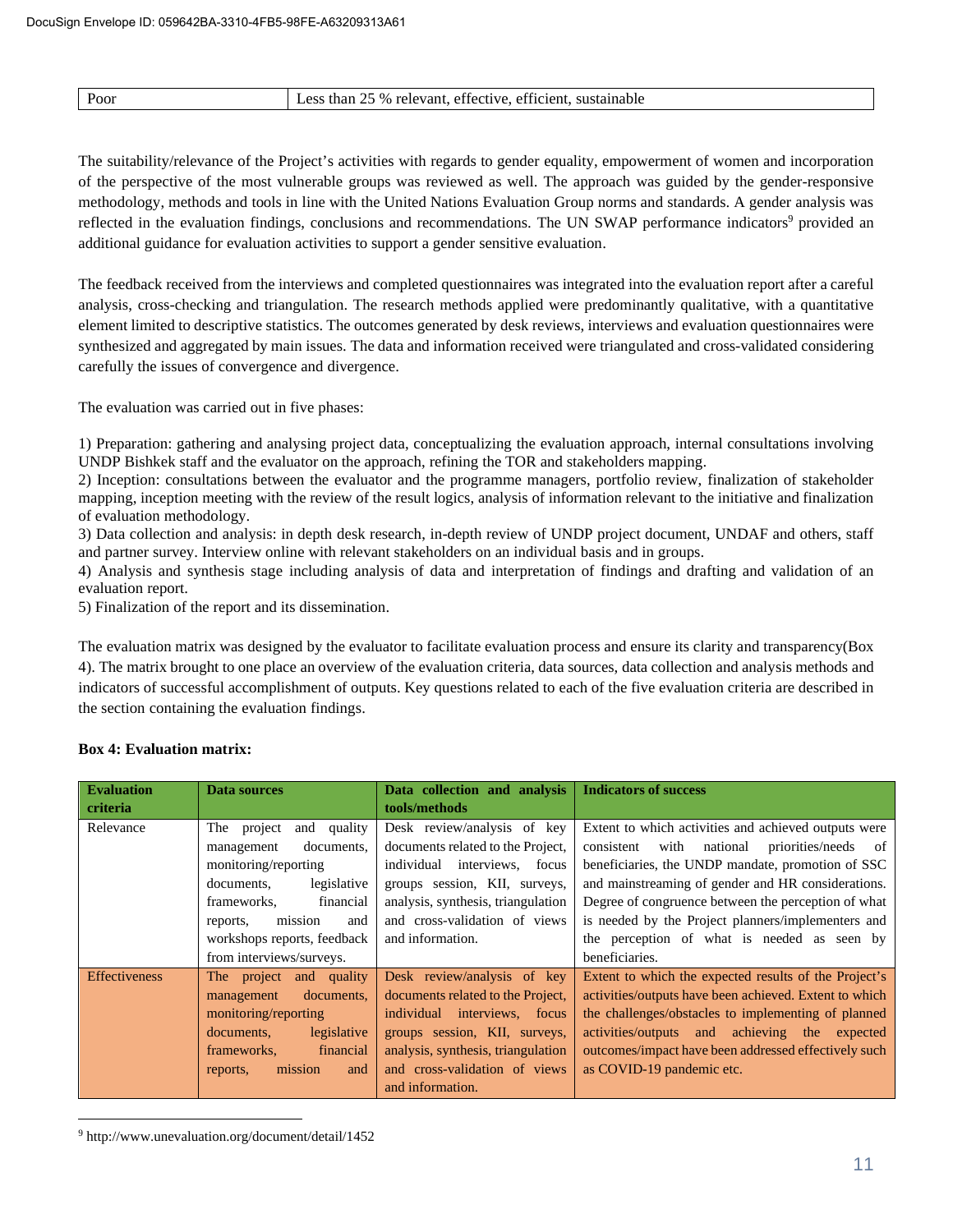|                                                   | workshops reports, feedback<br>from interviews/surveys.                                                                                                                                                                                   |                                                                                                                                                                                                                              |                                                                                                                                                                                                                                                                                                                                                                                                                                          |
|---------------------------------------------------|-------------------------------------------------------------------------------------------------------------------------------------------------------------------------------------------------------------------------------------------|------------------------------------------------------------------------------------------------------------------------------------------------------------------------------------------------------------------------------|------------------------------------------------------------------------------------------------------------------------------------------------------------------------------------------------------------------------------------------------------------------------------------------------------------------------------------------------------------------------------------------------------------------------------------------|
| Efficiency                                        | The project and quality<br>documents.<br>management<br>monitoring/reporting<br>documents,<br>legislative<br>frameworks.<br>financial<br>mission<br>reports,<br>and<br>workshops reports, feedback<br>from interviews/surveys.             | Desk review/analysis of key<br>documents related to the Project.<br>individual interviews, focus<br>groups session, KII, surveys,<br>analysis, synthesis, triangulation<br>and cross-validation of views<br>and information. | Extent to which human and financial resources have<br>been used wisely to achieve expected results. Extent to<br>which activities have been implemented according to<br>planned schedule and within the anticipated budget<br>and allocation of resources. Degree of the<br>implementation of planned activities within the<br>planned timeframes, producing value for money, using<br>M&E tools and supported by management structures. |
| Sustainability                                    | The project and quality<br>documents,<br>management<br>monitoring/reporting<br>legislative<br>documents,<br>frameworks.<br>financial<br>mission<br>reports,<br>and<br>workshops reports, feedback<br>from interviews/surveys.             | Desk review/analysis of key<br>documents related to the Project.<br>individual interviews, focus<br>groups session, KII, surveys,<br>analysis, synthesis, triangulation<br>and cross-validation of views<br>and information. | Level of likelihood that the beneficiaries and<br>stakeholders will continue, scale up, institutionalize<br>their engagement in the similar activities and<br>demonstrate ownership of the work accomplished by<br>the Project. Number of laws, regulations, policies<br>related to the Project purpose and considering also<br>gender and vulnerable groups aspects.                                                                    |
| Gender<br>and<br>rights<br>human<br>consideration | The<br>project<br>documents,<br>logical<br>framework,<br>monitoring<br>documents,<br>policy guidelines, financial<br>reports,<br>mission<br>and<br>workshops' reports, country<br>and smart cities profiles,<br>feedback from interviews. | Desk review/analysis of key<br>documents related to the Project,<br>individual interviews, focus<br>groups session, KII, surveys,<br>analysis, synthesis, triangulation<br>and cross-validation of views<br>and information. | which gender<br>Extent to<br>and<br>rights<br>human<br>considerations have been integrated into the project<br>design<br>implementation, including<br><b>LNOB</b><br>and<br>principle.                                                                                                                                                                                                                                                   |

## · **Limitation factors**

The evaluation process was impacted by a series of limitation factors, as follows:

- The major constraint was the overall global political, economic and emergency situation due to the COVID-19 public health crisis. The COVID-19 was declared by the World Health Organization as a worldwide pandemic. The pandemic management measures put in place by the beneficiary countries, as well as by the UN system prevented travels to/from the beneficiary countries and led to the changes in the execution of the planned Project's activities as well as of the evaluation process.
- Majority of the interviewed stakeholders were involved only in some areas of the Project activities and were not in a position to provide a "comprehensive picture" of the Project's successes and failures.
- The originally planned in-depth in-person interviews with the key stakeholders could not be conducted due to personal distancing measures imposed by the COVID-19.
- The interviewed stakeholders had difficulty in providing sufficient information about the integration of gender and human rights considerations during the design and implementation of the Project.
- Interviewees from the UNDP partner organizations were not aware of the Project's M&E and financial management related issues
- The capacity development workshops' results/impact were not consistently assessed and documented, that made the fair assessment of their impact on the Project's expected outputs and its overall objective difficult.
- The Project document doesn't include a comprehensive outline of the Theory of change. Project document defined expected outputs, outputs implementation deadlines and indicative activities. However, the overall expected impact and expected outcome(s) were not clearly articulated.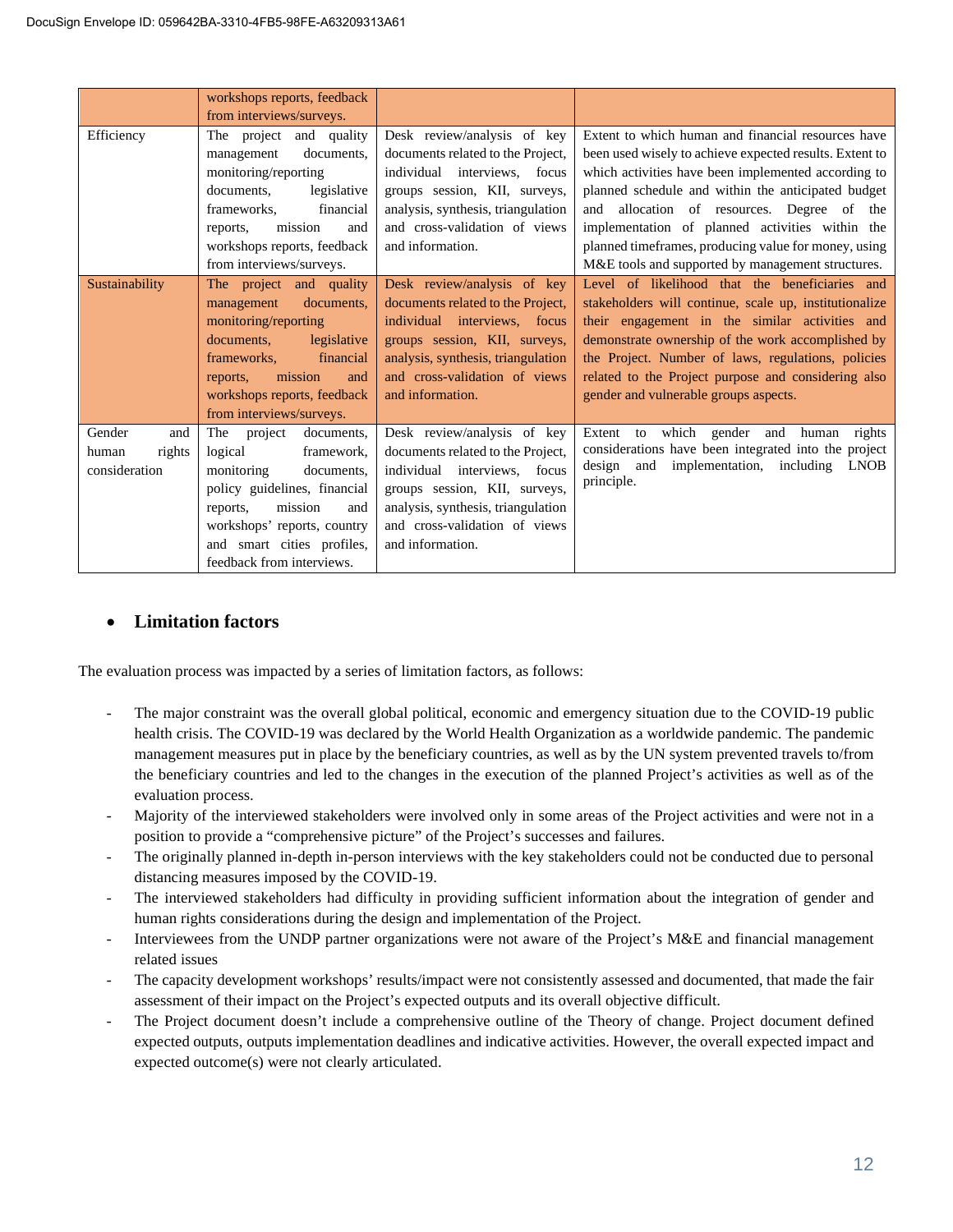## V. **Findings and conclusions**

The findings' section is based on the reading, analysis and triangulating of all available documents and the feedback received from the KII and surveys completed by the main stakeholders. The contributions from the stakeholders were received or in writing by responding to the survey questionnaire and/or during the internet-based interviews. These activities generated sufficient information about the Project formulation and management process, its activities implemented and accomplishments attained. Originally planned face-to-face interviews were not possible as a consequence of the COVID-19 pandemic health protection measures.The evaluation findings are organized under four headings, Relevance, Effectiveness, Efficiency and Sustainability. For each of the evaluation criteria a set of several specific questions was designed respecting the Project's background and the results expected from the evaluation. Descriptive assessment and analysis of findings based on the feedback received from the contacted stakeholders and the reviewed documents was then reflected in conclusions for each evaluation criteria according to the qualification ratings, as demonstrated in the Box 3 above.

#### **1/ RELEVANCE**

The relevance chapter analyses the information from the documentary review complemented by the opinions received from the key stakeholders in responding to **the evaluation question 1** and its several sub-questions as indicated in the Terms of Reference for this evaluation:

Question 1: **To what extent has the current UNDP project supported the government of the Kyrgyz Republic in achieving the national development goals, responding to unexpected events, implementing the 2030 Agenda for sustainable development and delivering intended results?**

Sub-questions:

o Was the project relevant in addressing key challenges of integrated disaster risk governance capacities and regional cooperation in central Asia identified the Project Document?

o Has the Project objective corresponded to the UNDP's priorities in Kyrgyzstan?

o To what extent were the interventions relevant to the needs and priorities of the target groups/beneficiaries?

o To what extent have **gender and human rights** considerations been integrated into the program design and implementation?

o To what extent did the UNDP project promote SSC/Triangular cooperation?

Kyrgyzstan is particularly vulnerable to climate change, the effects of which include glacial melting and higher risks of glacial lakes outflows, disrupting the water regime and leading to disasters.<sup>10</sup> Extremes in weather and climate, and unsustainable natural resources management, are causing over 20 kinds of dangerous processes that trigger natural disasters,<sup>11</sup> making the socioeconomic situation fragile due to natural hazard threats and increasing pressure upon local communities. Direct economic losses deriving from natural disasters are estimated at  $1-1.5$  per cent of annual gross domestic product.<sup>12</sup> Low socio-economic resilience of people and communities, limited policy and institutional frameworks for disaster risk management, and poor monitoring early warning and response capabilities impede adequate response to natural disasters. Prior to the Project, disaster management governance relied on an emergency management structure that was insufficient for a system-wide approach to addressing risks. National Disaster Risk Reduction policies and practices were predominantly built upon post-disaster response and recovery across sectors. These policies and practices were not aligned with the internationally recognized best practices as well as the internationally recognized DRR strategy and policy outlined in Hyogo Framework for Action (HFA), the Sendai Framework for Disaster Risk Reduction 2015-2030 (A/CONF.224/CRP.1) which strongly encourages the evaluation of the risks accompanied by early risk-mitigating interventions.

Against the above mentioned context, the multi-disciplinary 'risk governance' paradigm needed to take stronger roots in Kyrgyzstan. The Project's design and its activities and outputs were fully relevant in addressing this persistent challenge by strengthening the national capacities in responding to unexpected hazard-related events. The Project's focus constituted an important step in strengthening integrated risk governance and related institutional mechanism and methodology in the field risk identification, assessment, as well as in monitoring, forecasting and responding to emergencies in the territory of the Kyrgyz Republic.

10Common country assessment, 2016

<sup>11</sup> http://mes.kg/upload/kniga\_2015/book\_rus000.html

<sup>12</sup> http://www.gfdrr.org/sites/gfdrr.org/files/KyrgyzRepublic.pdf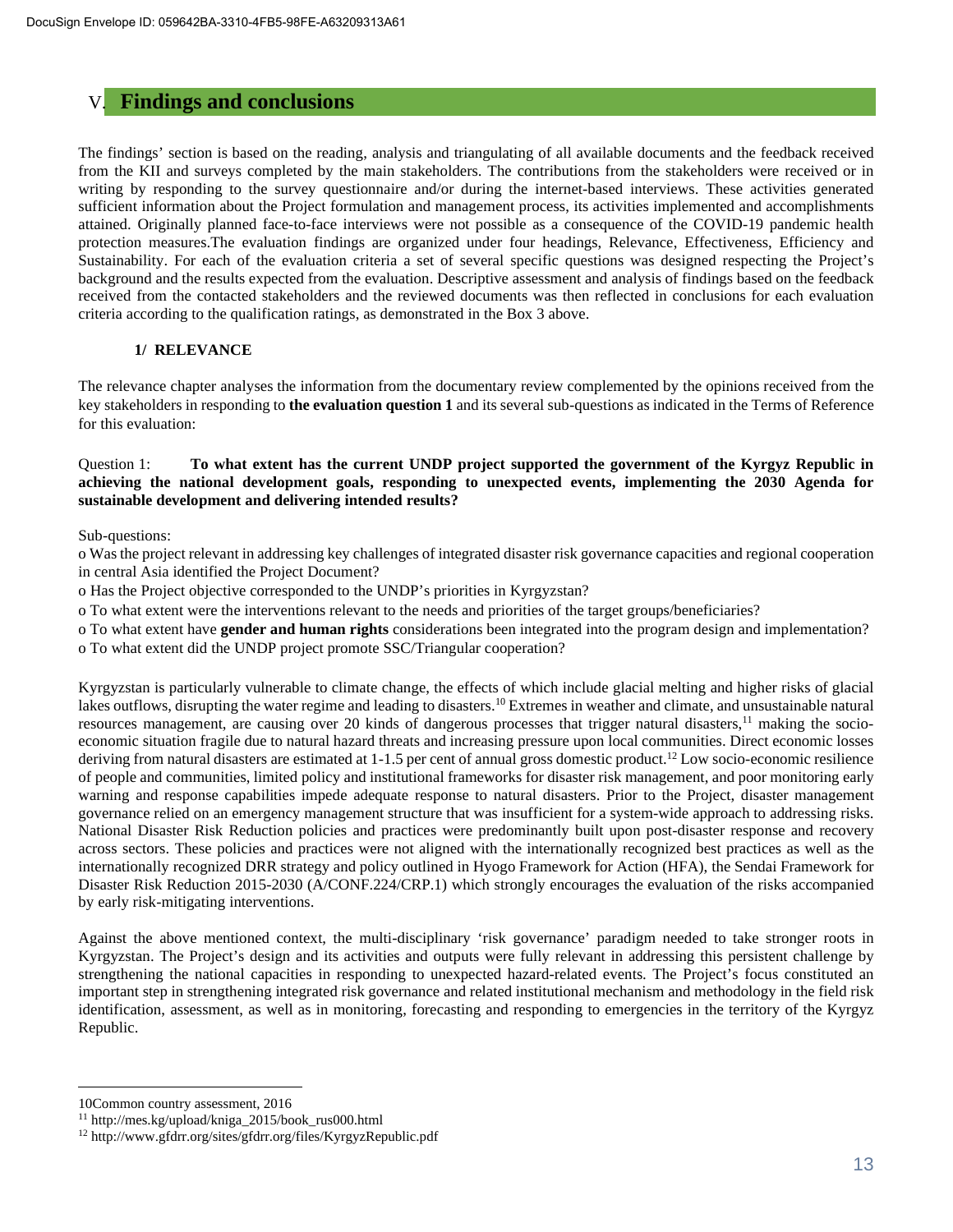The Project's outputs were strongly anchored in national development priorities, most specifically in supporting the national Government priorities as identified in the National Strategy on Sustainable Development for 2013-17 adopted by the Presidential Decree dd. January 21, 2013 with ref. # 11 ii) and the « Concept and Strategy for the Integrated Security of the Population and Territories of the Kyrgyz Republic in Emergency and Crisis Situations until 2020  $\mu$ .<sup>13</sup> The Project contributed to implementation of several tasks defined in « Concept and Strategy for the Integrated Security of the Population and Territories of the Kyrgyz Republic in Emergency and Crisis Situations until 2020 » such as :

- creation of the Unified Disaster Monitoring System that applies satellite, GIS and remote sensing techniques and of the Unified Information and Management System for Forecasting, Early Warning, Prevention and Elimination of the Consequences of Emergencies and Crisis Situations of Government Bodies in the Field of Population and Territory Protection;

- creation of unified forces and means intended for carrying out emergency rescue and other urgent work to prevent and eliminate emergency and crisis situations, ensuring their constant readiness;

- development of unified approaches to the training of the leadership of the governing bodies and formations of the Civil Protection, which are part of the unified system of protecting the population and territories from emergencies and crisis situations, as well as training and informing the population on ways to protect against them;

- creation of a centralized system for early warning and warning of the management personnel of the management bodies that are part of a unified system for protecting the population and territories from emergencies, functioning in peacetime and wartime.

The project's activities in the field of disaster risk management were also aimed at improving legal framework for the mainstreaming disaster risk management/reduction into sustainable development actions, developing a state system for integrated monitoring and forecasting of hazardous processes and phenomena, and creating a unified information and management system in emergency and crisis situations, as well as the National Comprehensive Public Information and Alert System, strengthening the capacity of emergency response services and strengthening regional cooperation in the field of disaster risk reduction in Central Asia.

By its focus on DRR activities the Project supported the implementation of the 2030 Agenda for Sustainable Development, in particular its :

- Goal 1.5 « By 2030, build the resilience of the poor and those in vulnerable situations and reduce their exposure and vulnerability to climate-related extreme events and other economic, social and environmental shocks and disasters »,
- Goal 11.5 « By 2030, significantly reduce the number of deaths and the number of people affected and substantially decrease the direct economic losses relative to global gross domestic product caused by disasters, including waterrelated disasters, with a focus on protecting the poor and people in vulnerable situations » and
- Goal 17.6 « Enhance North-South, South-South and triangular regional and international cooperation…. ».14

The contribution to the implementation of the 2030 Agenda is significant in the current context when not a single country was on track to complete the Sustainable Development Goals within the last decade, given rising rates of social and economic inequality, food insecurity, and climate change. Thus, the SDG implementation require renewed support and financing as demonstrated by the Project. The Project was consistently anchored in the 2030 Agenda for Sustainable Development and committed to the principles of equality, universal cooperation and leaving no one behind by helping participating recipient countries achieve sustainable development by accelerating structural transformations for sustainable development and building resilience to crises and shocks. This approach was well aligned with the UNDP Strategic Plan 2018-2021 which identified "build resilience to shocks an crises" as well as "South-South and Triangular Cooperation" among its priority areas. Last, but not least the Project supported the successful implementation of the Sendai Framework for Disaster Risk Reduction 2015-2030 (A/CONF.224/CRP.1).

Interventions of the Project were fully relevant in addressing the needs and priorities of the target groups/beneficiaries – namely of the Ministry of Emergency Situations (MES) in the development of enabling environment for National Risk Assessment Framework including application of innovative GIS and remote sensing techniques, strengthening National Disaster Risk Monitoring and Early Warning Systems and rapid disaster response capacities; of the KYRGYZHYDROMET in enhancing its avalanche monitoring and early warning system, and, at last but not least, of the population at large living in disaster-prone regions.

The representative of the MES confirmed that "*The project activities have become a starting point in the creation of an institutional mechanism and methodological foundations in the field of monitoring and forecasting emergencies in the territory of the Kyrgyz Republic. The*

<sup>13</sup> http://cbd.minjust.gov.kg/act/view/ru-ru/93261/10?cl=ru-ru#p1

<sup>14</sup> https://unstats.un.org/sdgs/indicators/Global%20Indicator%20Framework%20after%202021%20refinement\_Eng.pdf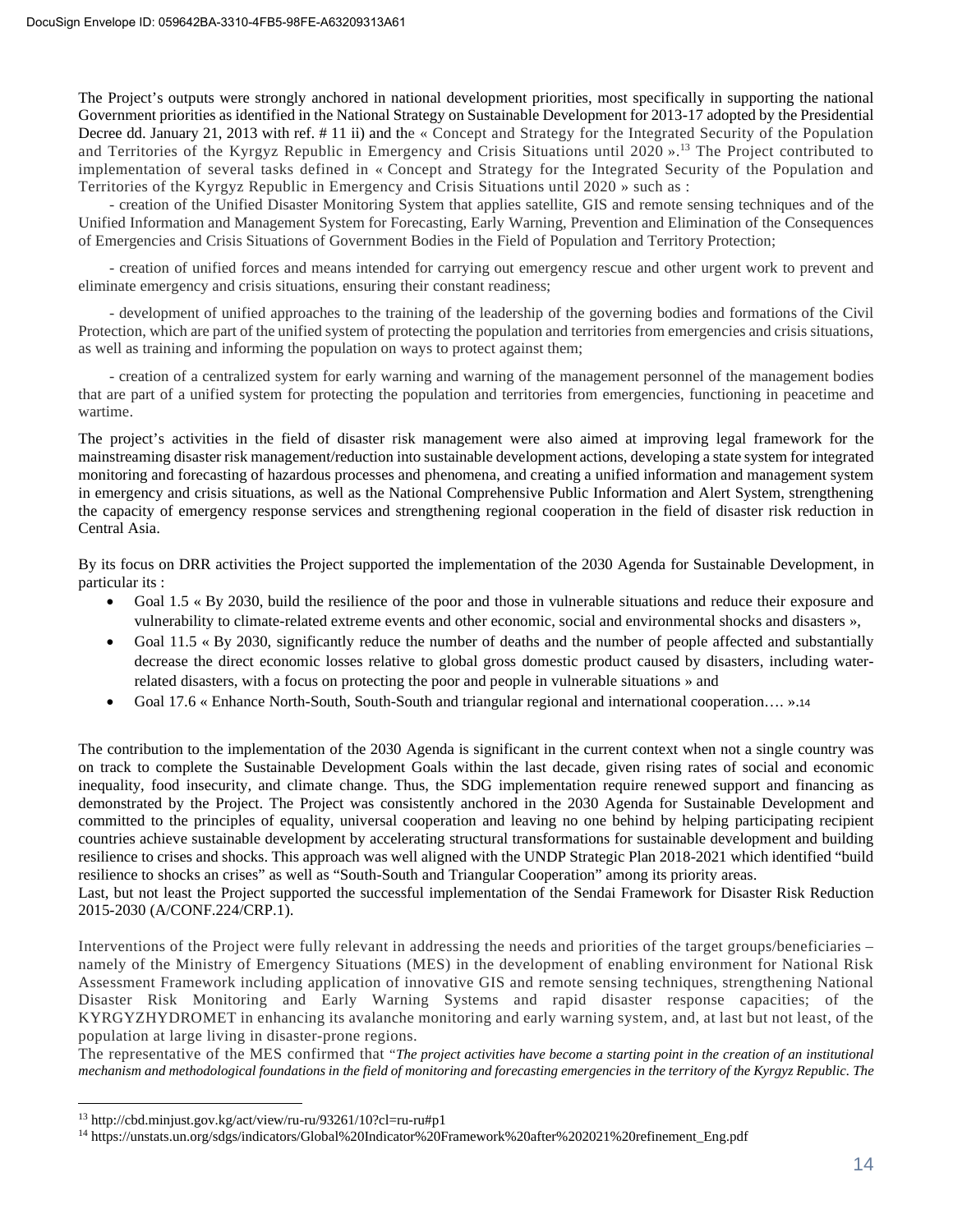*Monitoring Department estimates the support from the project as very high. Modernization of the material and technical base and the use of innovative technologies, such as satellite, geoinformation systems, the possibility of using products of remote sensing of the earth made it possible to process large amounts of rapidly changing information, this made it possible to significantly expand the possibilities of socioeconomic planning. The Monitoring Department estimates the degree of compliance with the needs and priorities of the target groups as very high. »*

The Project aimed to improve disaster-safe environments for the whole population living in targeted regions, ensuring their basic human right to be safe and protected. The outputs accomplished will provide benefit to all social groups – women, men, children, elderly, people with disabilities etc. applying the "Leave No One Behind" approach. Multiple pieces of training were provided to national partners encouraging women participants to join capacity building events. However, it should be noted that the Project was focused on the methodological issues related to National Disaster Risk Assessment and engagement with disaster management and monitoring/early warning scientific authorities at different levels, and not on the concrete engagement with the most vulnerable groups.

The representative of KYRGYZHYDROMET thought that: "*Construction of 2 avalanche stations improves avalanche monitoring and forecasting of avalanches, to ensure the safety of travel on the Bishkek-Naryn-Torugart and Ala-Buka-Kanyshkiya highways. Every year, avalanches cause significant damage to the economy of the republic. Mainly, avalanches affect roads and transport, communication lines, power transmission lines, forests, industrial and civil objects, recreational areas under construction in the highlands. The main danger of this natural phenomenon is that every year people die in avalanches: shepherds and hunters, drivers and passengers of high-mountain highways, tourists and skiers, climbers, residents of mountain villages*. "

Activities carried out to accomplish the output 4 were instrumental in enhancing the regional cooperation as a pertinent example of the south-south cooperation (SSC) of the Central Asian countries' (Kazakhstan, Kyrgyzstan, Tajikistan and Turkmenistan) disaster management authorities at both decision making and technical levels. Moreover, several activities promoted trilateral cooperation with key partners, Japan, as developed country, Kyrgyzstan, as developing country "A" and several countries of Central Asia (Kazakhstan, Tajikistan, Turkmenistan and partially Uzbekistan) as developing countries "B", as demonstrated in the following chart 1:

**Chart 1:**



The support provided by the Project to the Centre for Emergency Situations and Disaster Risk Reduction, Almaty strengthened its functions as a permanent intergovernmental body for the Central Asia countries, an international organization created to provide effective mechanisms for mitigating the risks of emergency situations and reducing their consequences, promote joint response through measures agreed by the Parties, stimulating regional and international cooperation.

As a result of its activities, the Centre currently has the status of :

- Secretariat of the Regional Forum Meeting of the heads of emergency departments of Central Asian countries.
- ◆ Regional Resource Centre of the Regional Platform for DRR Monitoring of the "Action Plan for the Implementation of the Sendai Framework Program for DRR for 2015-2030. in the region of Central Asia and the South Caucasus".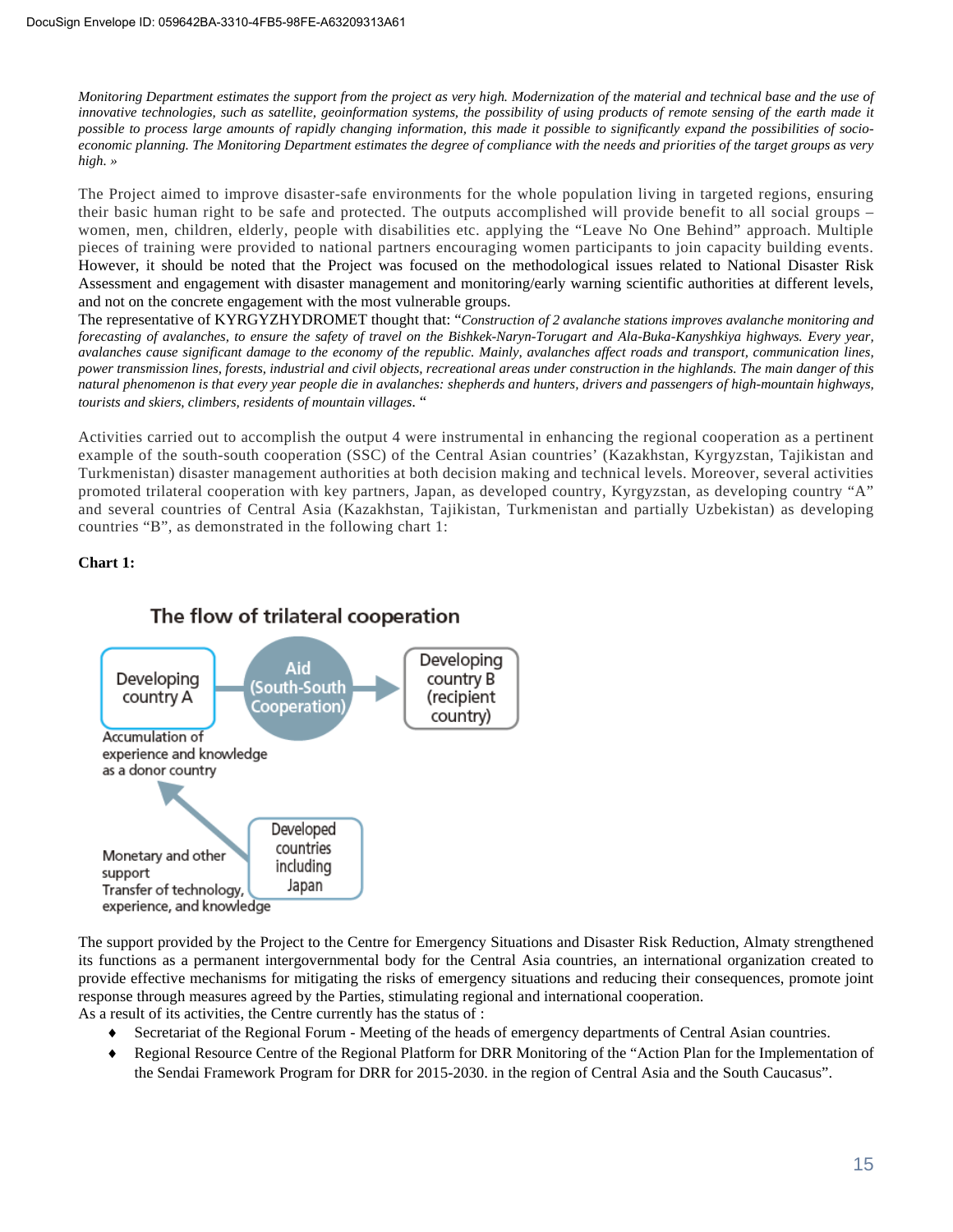**Center for Emergency Situations**<br>and Disaster Risk Reduction Центр по чрезвычайным ситуациям центр по чрезвычайным ситуациям<br>и снижению риска стихийных бедствий **CESDRF ІЧССРБ** Secretariat of the Regional Forum Секретариат Регионального Форума -Meeting of the Heads of Emergency<br>Authorities of Central Asian Countries Совещания Глав чрезвычайны ведомств стран Центральной Азии 73, Amangeldy Str., Almaty, 050022<br>73, Amangeldy Str., Almaty, 050022<br>101,: +7 (727) 220<sup>12</sup>72-311 concretional 32, 122, r. Anmarei, yri. Am<br>+7 (727) 220 - 73 - 31<br>- 73 - 32, email: cesdrr *«гельды 73* 

While the issues related to gender inclusion and empowerment have not been explicitly mentioned in the Project document, they were addressed during the implementation of activities. The UNDP Kyrgyzstan Country Programme Document 2018-2022 considers the « Environment, Climate Change and Disaster Risk Management « as one of the key pillars of UNDP activities in the country. In line with this overall UNDP strategy the Project management designed for each implementation year a specific Gender Action Plan. These Plans included concrete indicators for measurement of the gender mainstreaming, as e.g. :

- · Trainings with gender related session
- · Inclusion of gender related topics in action points from expert group seminars
- · Use of the call centres 112 for reporting gender based violence
- · Use of the emergency forecasting/warning systems, rescuing services and risk reduction measures for benefit of allwomen, men children, disabled etc.

Several interviewed stakeholders confirmed that the call centres 112 established by the Project are often being use for reporting gender based violence cases. The call centres 112 use is available to women, men and children as well as all high vulnerable groups of population (LGBT, elderly, people with disabilities, minorities, refugees etc.) with a full respect of the **LNOB principle**.

Project management was developing **Gender Action Plan**s on a yearly basis, including dedicated budget, time frame and indicators of achievement. Main focus of these Plans was on integration of gender aspects in the training programmes and UNDP/Government commitments that 100% of the total amount of resources allocated to the Project's activities will be use for benefits of women, men, including children and disabled. Women from the partners' organizations were consistently encouraged to take part in the capacity development activities.

Analysis of the feedback received from the stakeholders complemented with the analysis of the main Project-related reports and documents, resulted in the conclusion that the Project's design, objective, outputs and activities were **highly relevant** in supporting the government of the Kyrgyz Republic in achieving its national development goals, responding to unexpected events, implementing the 2030 Agenda and delivering intended results.. **It can be concluded that the Project was a need of the hour.**

#### **2/EFFECTIVENESS**

The effectiveness section presents key findings by analysing the feedback obtained during the documentary review and complemented by the opinions received from the key stakeholders in responding to **the evaluation question 2** and its several sub-questions as indicated in the Terms of Reference for this evaluation.

#### **Question 2: To what extent did the project achieve its intended objectives and contribute to the project's strategic vision? Did the Project's outcomes produced the desired change?**

Sub-questions:

o Assess the degree to which project implementation was flexible, innovative, and adaptive to the context.

o To what extend did the Project mainstream a gender dimension and support gender responsive Disaster Risk Management.

o To what extent did the Project complement work with different entities and have a strategic coherence of approach. o To what extent has UNDP Project contributed towards and improvement in national government capacity, including

institutional strengthening?

o Has UNDP been able to effectively adapt the Project to the effects of the COVID-19 pandemic in the Kyrgyz Republic?

The strategic objective/vision of the Project was "the strengthened integrated disaster risk governance capacities in Kyrgyzstan and the enhanced regional cooperation on disaster risk management in Central Asia".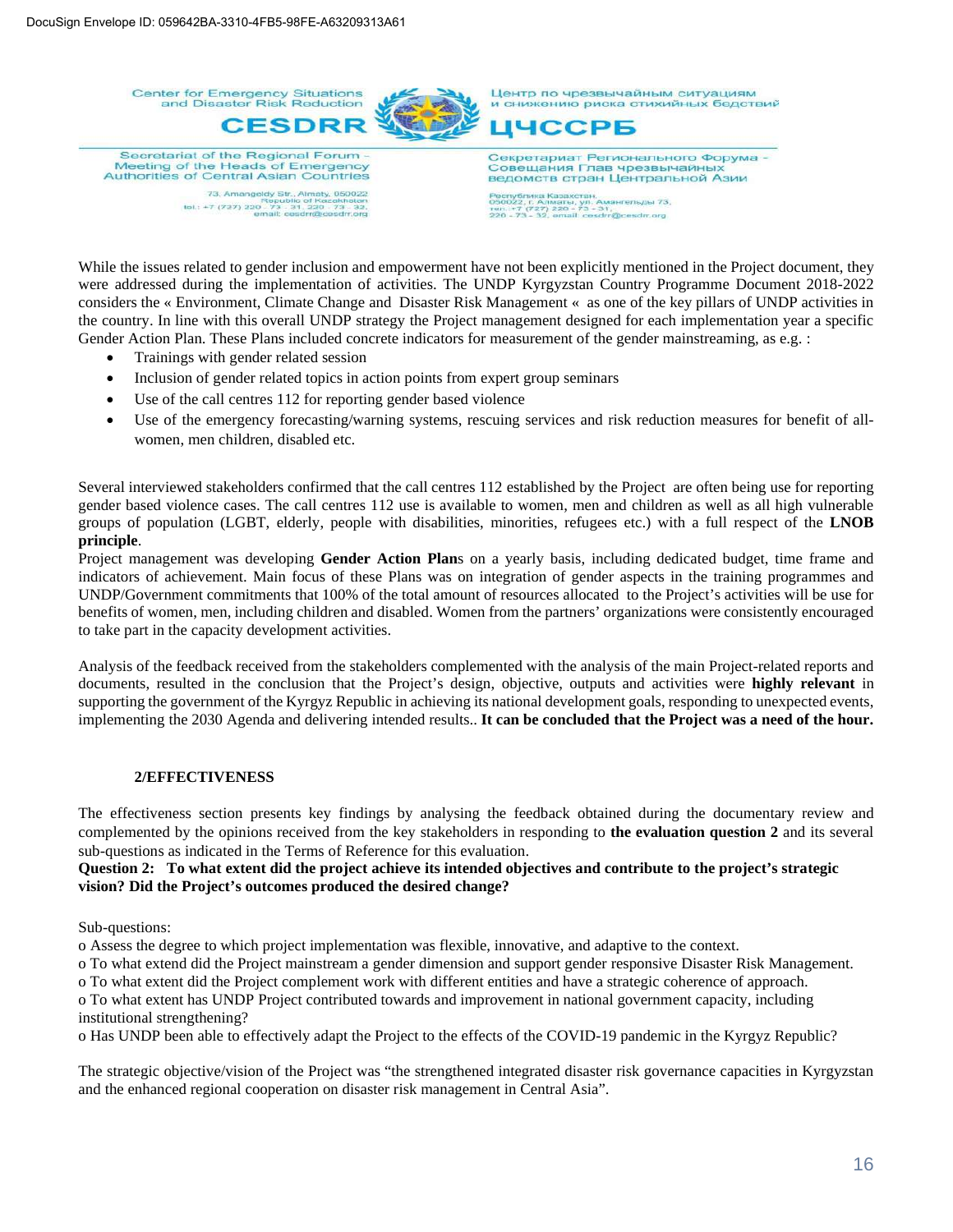The starting point for assessing the extent to which the strategic objective of the Project was achieved was taking stock of the activities/actions implemented, as well as outputs actually delivered. The Project was supposed to deliver 5 activities by implementing 14 actions leading to attainment of 4 outputs. All planned activities/actions proposed in the Project design have been implemented with a few minor modifications in the nature of the specific actions.

Encouraging signs of the desired change leading to the achievement of the Project's strategic objective are evident in the upgrading of the enabling environment for National Risk Assessment Framework by the adoption of the Governmental Resolution concerning the National DRR Strategy 2020. The Project has effectively supported the implementation of the objectives of the National DRR Strategy 2020 by creation of the unified disaster information, early warning, monitoring and forecasting system that applies satellite and geographic information system procedures and remote sensing techniques, strengthening avalanche risk monitoring and early warning systems, extending an strengthening the network of disaster/emergency response facilities and their rapid response capacities as well as relevant capacity building activities.

UNDP Project made a reasonable contribution towards an improvement in national government capacity, including institutional strengthening by delivering a series of knowledge management activities. Main capacity building actions included the training of the MES staff on the use of GIS and remote sensing techniques, training of the KYRGYZHYDROMET staff to use GIS and snow survey, training of emergency workers in first aid and rescue, including psychological assistance to the persons affected by disasters.

The project implementation was flexible, innovative and adaptive to the context. E.g. in order to increase the effectiveness and coherence of its activities, the Project established coordination with the World Bank Project "The Disaster Risk in Kyrgyzstan Data Platform" to avoid the duplication of activities and achieving an optimal value for money spent. The Data Platform of the Kyrgyz Republic on disaster risks established by the World Bank Project was designed for building capacity and support for making effective decisions on disaster risk management in Kyrgyzstan. The platform is the main storage, retrieval, distribution, display, input and analysis of data aimed at reducing risk and mitigating effects of natural disasters, providing different levels of authorities, private sector and the public with more information and tools through which they can make weighted decisions. Users working in the field of disaster risks can quickly find the necessary data, view and download them to their computers, upload their data and exchange them through the platform services. In the Data Platform, there are also tools that allow drawing maps from existing cartographic layer, printing them out or publishing them on the Internet in the form of interactive web maps. The national authorities dedicated its efforts to ensure an effective interconnection between the Data Platform developed in the context of the World Bank support with the unified disaster information and monitoring system developed by the UNDP Project.

Procurement of a state-of-the-art hardware and software to establish unified disaster information and monitoring system that applies satellite, GIS and remote sensing techniques facilitated application of flexible and innovative approaches by the MES in monitoring different hazards that could result in disasters. The effective operations of these innovative systems was ensured by comprehensive training sessions. The innovative spatial and GIS techniques have already been effectively applied for a practical mapping of hazardous areas as demonstrated in the following chart:

## **Chart 1:Landslides hazard mapping in UZGEN district.**



Effectiveness and flexibility of the disaster risk reduction system in Kyrgyzstan was enhanced by extending the network of emergency response facilities and strengthening their capacities. To this end 22 pick-up vehicles equipped with modern emergency rescue equipment were delivered by the Project. In addition to the work carried out in the capital Bishkek, an Unified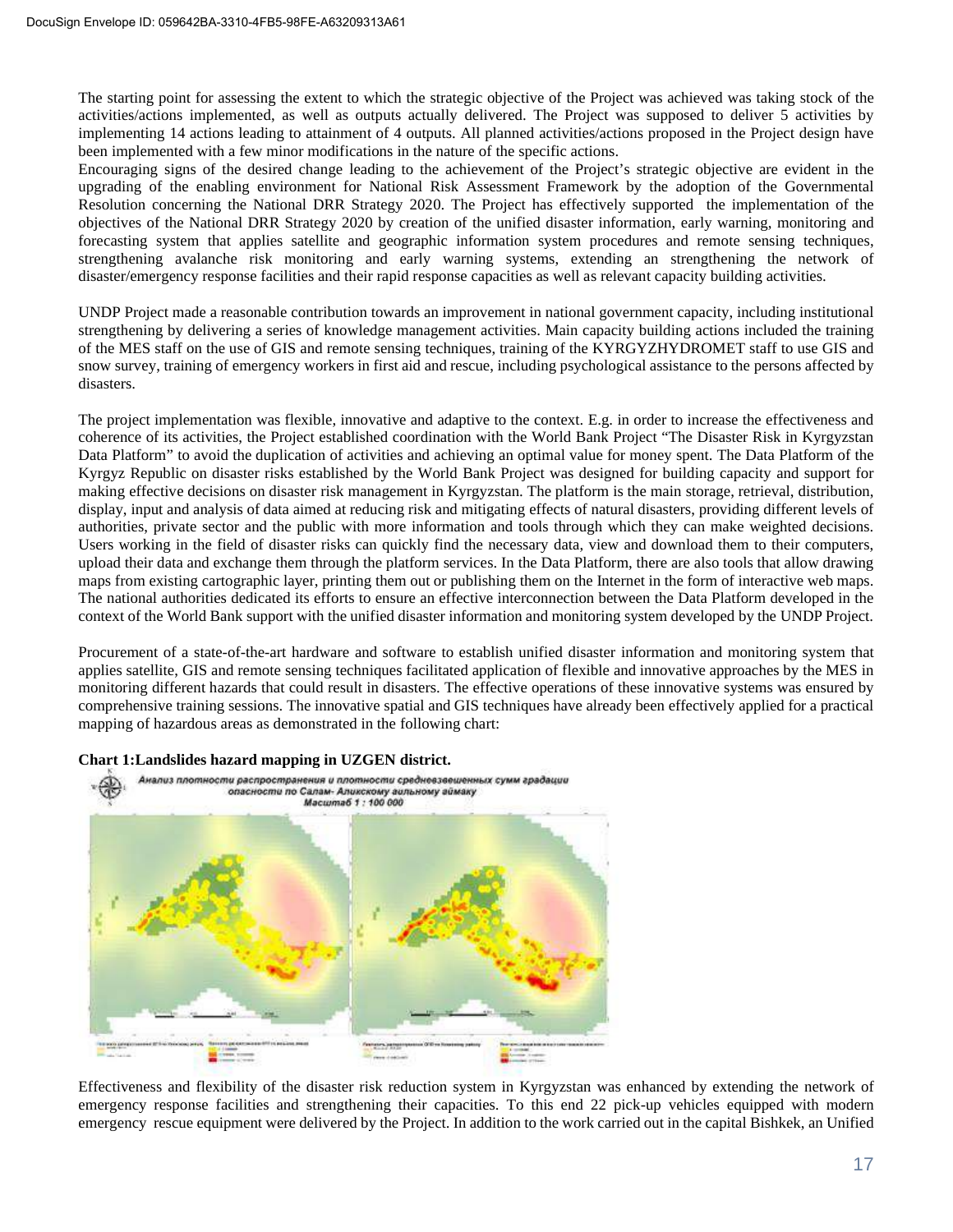Information Management System (UIMS) for disaster and crisis settings was established also in several regional centres, JALABAD, ISSYK-KUL and CHUI, including early warning and early action capabilities and 112 call centre. MES emergency response staff received a training in first aid and psychological assistance during disasters. Before the Project implementation the rescue functions were almost exclusively provided by the medical sector and the rescue services were available in a limited number of settlements. As a result of the Project's intervention the rescue services are available in a considerably higher number of settlements. This change increased the resilience capacity of a much larger proportion of the population to the negative consequences of emergencies and disasters. Moreover, the strengthening of the emergency response facilities and their capacities will enable the MES to address more effectively and flexibly the future priorities such as creation of the different specialized rescue services (mountain rescue, biological, chemical, forest fires, protection of critical infrastructure and water diving special rescue services).

**Photo: Official ceremony of handover of 22 emergency rescue vehicles to the Kyrgyz authorities by the Project**



Adaptive, innovative and flexible approach of the MES will be further strengthened by the plans to mutually connect all monitoring resources/capacities at the national level, municipal level, scientific/engineering institutions into a comprehensive and integrated monitoring network to support the risk-informed governance and sustainable development. In a longer run the strategic vision of the MES is to further refine the activities of the Disaster Monitoring Centre to ensure a desired change in the national risk governance approach: "shift from disaster management to risk management, and from post-disaster recovery to comprehensive risk reduction". By the Project contribution to this shift its strategic objective was achieved by producing a desired change in national and regional philosophy on how to address more effectively the risk originating from natural, technological and health hazards.

Innovation took place also in KERGYZHYDROMET in its approach to avalanche related hazards monitoring/early warning activities by upgrading its respective hardware and software. The effective operations of these innovative systems was ensured by a series of training sessions.

UNDP and its principal national partner, MES, faced a limited challenges in adapting the Project to the effects of COVID-19 pandemic in Kyrgyzstan. As a matter of fact, the majority of the Project activities/actions have been at a very final stage when the COVID-19 health emergency raised to the level of pandemic. The activities delayed by COVID-19 were those related to the construction of the avalanche monitoring stations. UNDP and KYRGYZHYDROMET were not able to adapt the implementation of pending activities to the effects of the pandemic coupled with harsh geographic and weather condition in the construction sites. On a positive side it has to be noted that MES established during the pandemic a new 112 hot line - special line for the Ministry of Health which facilitated a more rapid mapping of a new COVID-19 cases and ensured effectiveness in rapid lifesaving responses.

The Project's activities included several capacity development activities (workshops, trainings, expert working group sessions) as a vehicle to achieving the expected outputs and the overall objective. While such a strategy was pertinent, it was not supported by an effective monitoring/evaluation of the training events' impact. The monitoring system failed to track sufficiently the contribution of the capacity development activities in reaching of the expected outputs and the overall objective of the Project. This assessment is based on the fact that the impact of the workshops and application of the training and methodological tools on the recipient countries participants capacity strengthening was not sufficiently measured. Good practice suggests that capacity development events should include robust evaluation segment (quiz, evaluation questionnaire, etc.) as tool for measuring the extent of their impact on the Project outputs and its overall objective. The absence of appropriate evaluation of the capacity developments activities' impact was judged as a shortcoming. This situation made the assessment of the level of effectiveness of the trainings with respect to the expected outputs and the overall objective quite challenging. Therefore, the overall scoring is predominantly based on the feedback received from the interviewed stakeholders. It would be more appropriate if the future UNDP Projects with capacity development activities include a systematic assessment of the contribution of the capacity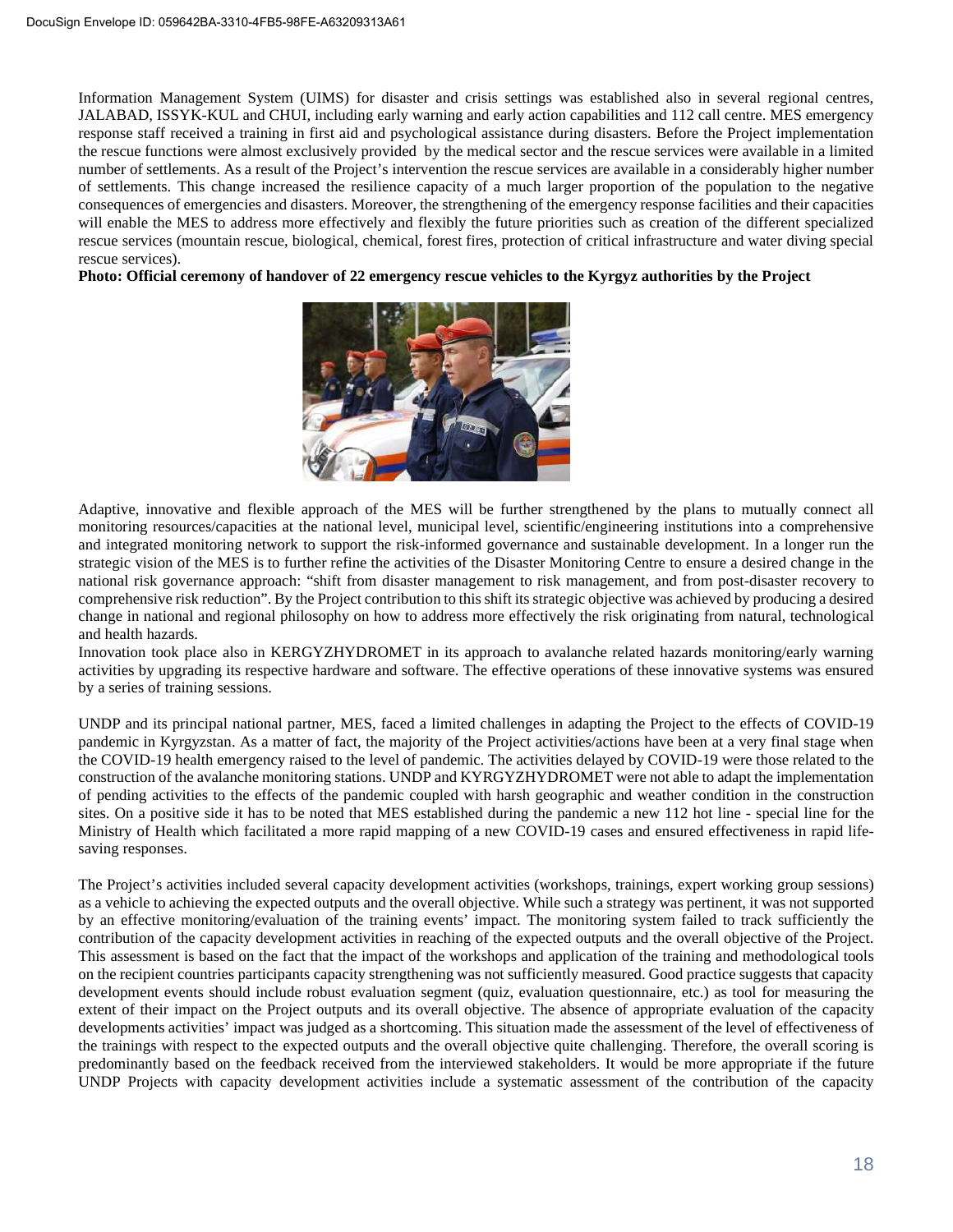development events by using the tools facilitating the measurement of the effectiveness that could be graphically in charts similar to those outlined in the following pictures:



The project has effectively complemented its work with other entities and initiatives to ensure a strategic coherence of approach. Up to the beginning of the Project  $1<sup>st</sup>$  phase in 2012, the risk governance capacities of the Kyrgyz republic were based on an obsolete and limited focus on emergency response/recovery action. According to the estimation of the MES the effective shift from this "old fashioned" approach to a new "integrated" risk governance capacities, including a continued capacity building and maintenance, would require a minimum of USD 20 million to replace old "soviet time" systems, equipment and procedures. The Project under evaluation was not in a position to cover all these needs. However, thanks to joint UNDP/MES efforts several additional international cooperation were mobilized to complement results of the Project. E.g. MES established cooperation with World Bank, WFP, OSCE, ADB, ADPC and others.

Enhanced regional cooperation of the Central Asia disaster management authorities was facilitated by the existence of the regional Centre for Disaster Response and Risk Reduction (CDRRR) based in Almaty. In addition to further refining of the regional cooperation frameworks, operational mechanisms, plans and communication systems, the improved regional cooperation resulted in an increased attention to the management of "transboundary risks". This focus was important since the attention to transboundary risks in Central Asia has been stagnant since the collapse of the Soviet Union.

The Project made a partial contribution to enhancing gender mainstreaming and supporting gender responsive disaster risk management. While a new unified information management and satellite mapping system can facilitate the collection of information concerning the gender structure of the population living in the high risk areas as well as the information about the percentage of elderly, children, girls and boys and about other highly vulnerable groups of populations (Internally Displaced Person, minorities, LGBTs, etc) which require a specific attention during major emergencies, this new potential has not be explored so far. Adequate mapping of these population groups with a specific needs during emergencies should also open door for the implementation of LNOB principle during emergencies. Similarly, the activities proposed in the Project yearly Gender Action Plans did not live up to the expectations.

On a positive side, the emergency hot line 112 can receive phone calls from all the regions and majority of the districts of the country to inform the emergency management authorities about the gender based violence, violence against the children or against other highly vulnerable groups. The interview with the Chief of the Crisis Management Centre of the MES confirmed that the hot line 112 is often used to denounce the gender based violence, violence against the children or against other highly vulnerable groups.

Analysis of the feedback received from the stakeholders complemented with the analysis of the main Project-related reports and documents, resulted in the **conclusion** that effectiveness the Project's operations was **partially satisfactory**.

## **3/EFFICIENCY**

The efficiency of the Project was evaluated with the analyses of the available progress reports and terminal report, as well as with the analyses of the information obtained during the documentary review complemented by the opinions received from the key stakeholders in responding to **the evaluation question 3** and its several sub-questions as indicated in the Terms of Reference for this evaluation:

## **Question 3: Assess whether UNDP has utilized Project funding as per the agreed work plan to achieve the projected targets**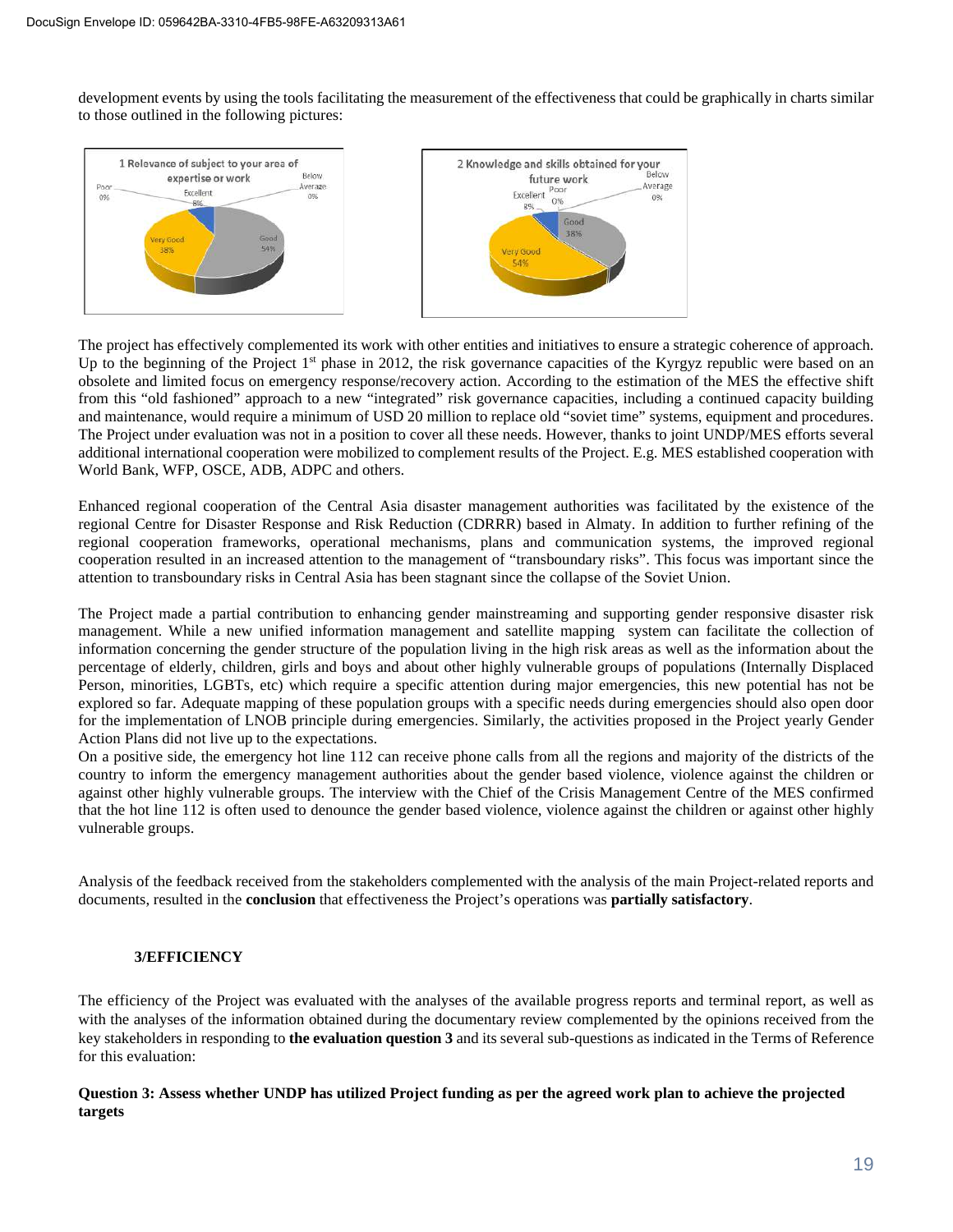Sub-questions:

o Analyse the role of the Project Steering Committee (PSC) and whether this forum is optimally being used for decision making.

o Assess the qualitative and quantitative aspects of management and other inputs (such as equipment, monitoring and review and other technical assistance and budgetary inputs) provided by the project vis-à-vis achievement of outputs and targets. o Identify factors and constraints, which have affected Project implementation including technical, managerial, organizational, institutional, and socio-economic policy issues in addition to other external factors unforeseen during the Project design (e.g. Covid-19 factor).

o How efficient was the overall staffing, planning and coordination within the project (including between the two implementing agencies and with stakeholders? Have project funds and activities been delivered in a timely manner? o How efficiently did the project use the project board?

o Overall, did the project provide value for money? Have resources been used efficiently?

The project was financed by the Government of Japan and by UNDP from its own resources as shown in the below table :

| <b>Summary Table</b>                                  | Amount (\$)  |
|-------------------------------------------------------|--------------|
| Total received budget from Japan                      | 5 373 811,39 |
| Expenditures for 4 years (2017-2021) with GMS         | 4 604 291,75 |
| Existing commitements (existing contracts'<br>amount) | 382 244,90   |
| Pending commitements                                  | 387 274,71   |
| Japan Grand Total                                     | 5 373 811,36 |
| UNDP own resources for Bashky-Terek                   | 67 433,97    |
| UNDP own resources for Chatkal                        | 40 000,00    |
| UNDP own resources for CESDRR                         | 15 000,00    |
| <b>Grand Total</b>                                    | 5 496 245,33 |

## **Table : Summary of the Project budget**

The Project Document signed by the implementing partners (UNDP and MES) in March 2017 stipulated that the activities would be initiated in March 2017 and completed in December 2019. Considering the complex nature of the project's activities and the state-of-the-art nature of the expected outputs, it can be said that the originally agreed duration for the Project's implementation period was underestimated. In addition, the conditions for the preparation and delivery of activities/actions became complicated by changes in the national government, including the MES and KYRGYZHYDROMET, and to some extent also by the outbreak of COVID-19 pandemic. However, in spite of these objective difficulties, the extension of the implementation period until end of 2021 with some activities shifted to 2022 cannot be justified and is considered as an efficiency shortcoming.

The Project Steering Committee/Board (PSC) was composed by the representatives of UNDP, MES and the Government of Japan/donor. PSC held coordination meeting at decision making level on a yearly basis. During these sessions UNDP briefed its partners about the project goals and planned activities for the coming year as well as about the Project's achievements and challenges faced during the previous year(s). PSC played an efficient role in information sharing among the partners, analysing the Project achievements, updating a yearly work plans priorities and addressing the challenges faced. The discussions held and decisions taken during the PSC meeting were recorded in written minutes including action points. In addition, UNDP Project team held several meeting in a working level with the Project partners to ensure a coordinated implementation of the decisions taken by the PSC. The Project had the Monitoring and Evaluation plans developed annually as part of the Annual Work Plans (AWP) (AWP also includes procurement, gender, communication plans). Besides the project performance results were updated and tracked in the Atlas Project Management system regularly, at least twice a year to update the status of indicators and targets, activities, and risk management. Every two years the project was going through the Quality Assurance Performance exercise.

The consultant carefully examined all four technical cooperation outputs as well as output 5 related to the Project management to assess the level of efficiency in utilizing funding as per agreed work plan to achieve the projected results. The basis for this assessment was the last Project's financial report sent to donor on 31 July 2021 (Annex 2). From this report it is evident that the funding was not always utilized as agreed in the work plan. While for the achievement of outputs 1, 4 and 5 the financial resources were spent according the designed work plan, major discrepancies between the work plan and the actual use of financial resources as of 31 July 2021 were found in relation to output 2 (overspending of almost USD 300,000) and output 3 (underspending of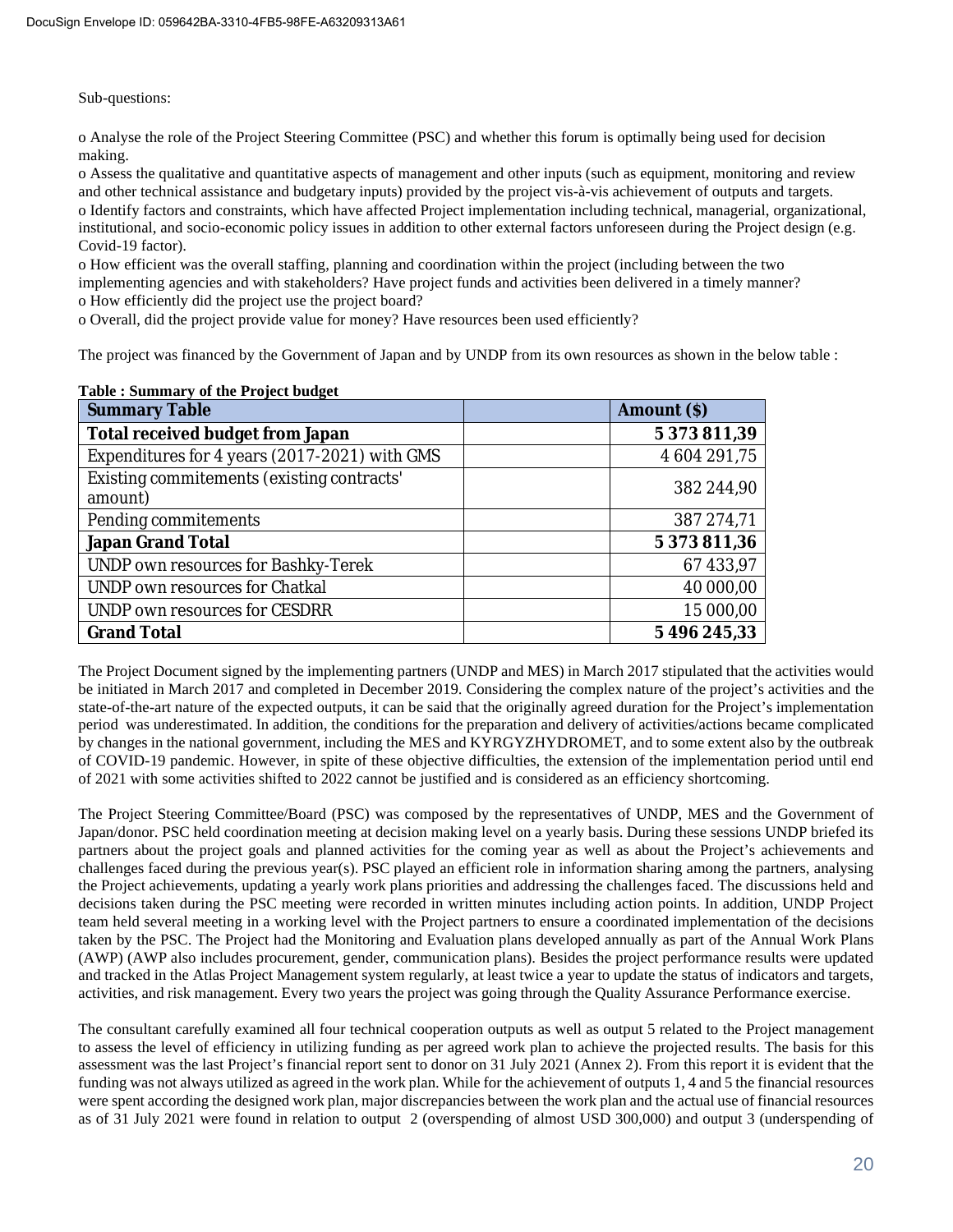almost USD 300,000). What is positive that the last financial report (Annex 2) statement indicates that all planned actions, activities and outputs should be accomplished in line with the overall budget as planned. As already mentioned above, the Project established coordination with the World Bank Project "The Disaster Risk in Kyrgyzstan Data Platform" to avoid the duplication of activities, ensuring an efficient use of resources and achieving an optimal value for money spent. Purchase of the Project inputs was carried out through a tender system to ensure transparency and efficiency in the procurement activities.

The evaluation may caution that, considering the absence of credible and comparable data, it was not feasible to assess and comment on relative cost and time efficiencies of the UNDP Project model compared to similar public and private initiatives. Moreover, it was not feasible to measure both resources invested and outputs produced in the same comparable metrics (E.g. money, man/day, etc.). This limitation in application of direct measures of efficiency resulted in application of indirect assessment of the Project efficiency in implementing all planned activities/actions and achieving its outputs and the overall objective.

A shortcoming with regard to the efficiency in the implementation of planned activities/actions were several delays in the activities delivery against the timetables agreed in the original work plan/Tentative Project Implementation Timeline. The following activities have been delivered with delays:

Action 1.1.1: Conduct technical assessments by the experts from Japanese Disaster Management Structures to identify possible solution packages in applying innovative tools such as GIS and remote sensing techniques in Disaster Risk Reduction – planned for the second quarter 2017 – delivered in the second quarter 2018.

Action 1.1.2: Procurement of hardware and software to establish unified disaster monitoring system that applies satellite and Geographic Information System (GIS) and remote sensing techniques - planned for the fourth quarter 2018 – delivered in the second quarter 2019.

Action 2.1.1: Upgrading logistical infrastructure of the national avalanche-risk reduction (KYRGYZHYDROMET), monitoring and early warning systems - planned to be completed by the end of 2018 – completed in 2019.

Action 2.1.2. Construction of two avalanche monitoring stations - planned to be completed by the second quarter of 2019 – completed partially in 2021 with the final completion estimated in 2022. Instead of two avalanche monitoring stations, there will be three stations constructed.

Action 3.1.1: Purchase of equipment to establish 22 Fire-Rescuing Facilities under the Ministry of Emergency Situations – planned to be completed in 2017 -completed in 2018

Action 3.2.1 and 3.2.2: Purchase of hardware and software complex to establish additional Call Centres - Duty Dispatch Units 112 (DDUs) and Purchase of hardware and software complex to establish National Early Warning System (OKSION) in additional regions - planned to be completed in 2017 -completed in 2018.

All actions supporting the implementation of the activity 4.1 as a precondition of the achievements of the Output 4 were implemented on time and in full.

Major implementation delays concerned the activity 2.1.2. Construction of two avalanche monitoring stations at CHAPCHYMA and DOLON as agreed by all stakeholders during the Project design. The overall efficiency was impacted negatively by the KYRGYZHYDROMET formal request sent to UNDP in September 2017 to shift the place of construction of the avalanche station from Chapchyma Pass to Bashky-Terek village of Chatkal region. Then, UNDP was working during 2017 and 2018 on obtaining the required title documents and the design-estimation documentation for the construction of the avalanche station in CHATKAL. The construction company was selected as a result of open international bidding, the contract was signed in November 2018. Construction works of the avalanche station in CHATKAL started only in April 2019 due to difficult geographic and climatic conditions.

In April 2019, a new Director of the KYRGYZHYDROMET was appointed and in June 2019 UNDP received a letter from KYRGYZHYDROMET requesting to stop the construction in CHATKAL and shift the construction of the avalanche station back to CHAPCHYMA. For this period, the volume of work performed in CHATKAL was estimated at USD 67.000.

Considering that the Project has already spent funds on construction work on the CHATKAL site, the donor asked not to leave the facility incomplete and to ensure the effective use of the allocated funds, i.e. finalize the completion of the facility. The project offered the national partner different options for performing work on both sites. However, KYRGYZHYDROMET was against the continuation of construction in CHATKAL.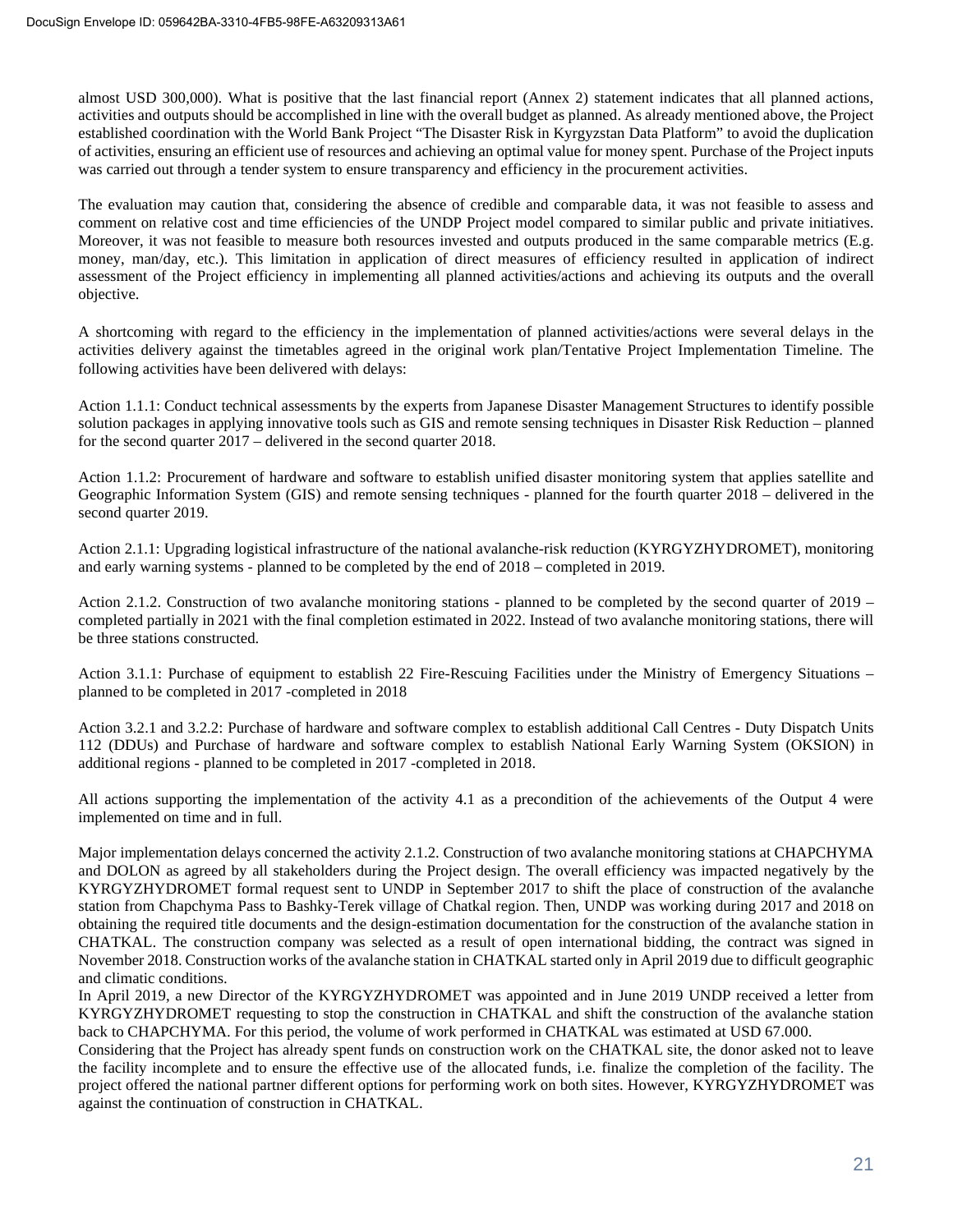A mutually acceptable decision: the completion of work at CHATKAL and the construction of a third station at the CHAPCHYMA site (requested by KYRGYZHYDROMET) was approved by national partners after the appointment of a new Minister of Emergency Situations and Director of KYRGYZHYDROMET at the end of 2020.

In 2021, the project took measures to develop updates to the design for CHATKAL and a new design and the required documentation for the third site (CHAPCHYMA), and issued a tender for the selection of a contractor proposing the most efficient and economic conditions. Given the difficult geographic and climatic conditions, which determine a very short construction season, work at two stations, CHATKAL and CHAPCHYMA, will be completed in the summer of 2022.

The level of the efficiency was negatively impacted by several challenges which were beyond the Project management control, such as:

- The complexity of the political and social environment in Kyrgyzstan as a country with economy in transition. Political challenge was characterized by significant political and economic changes occurring in the country.
- · In Kyrgyzstan, the decentralization of responsibilities of disaster risk management to the local level is taking initial roots, however, the city governments, as a rule, are not equipped to collect, analyse and use in the disaster risk management relevant data (institutional and political challenge).
- · COVID-19 pandemic outbreak created an additional challenge for a smooth implementation of some operations planned by the Project.

Given the nature and extent of the political and institutional changes, these challenges were overcome partially only.

Important lesson learned from the COVID-19 pandemic was that the emergency situation can represent, in addition to multiple challenges, also the opportunity to explore new implementation approaches and to increase awareness about the need to mitigate the impact of the potential compound emergencies in the future. As an example can be mentioned the use of a newly established 112 Call Centre for monitoring/reporting new cases of COVID-19. Another lesson was, that COVID-19 pandemic increased the awareness about the need for a careful consideration of the potential risks generated by unexpected crisis/emergencies in the preparation of the future projects.

On a positive side, UNDP was proactive in seeking contributions in kind from other stakeholders to increase the project financing. Additional resources were mobilized from the recipient governments in providing workshop premises, assistance in logistics and information sharing, from the ADRC in providing expert support and from the UNDP country offices in supporting preparation and implementation of national workshops.

The prevailing opinion of the interviewed Project stakeholders confirmed that the UNDP Project management team was highly diligent in seeking out budgetary discipline and cost efficiencies. These efforts resulted in a wise and adequate allocation of resources that facilitated the achievement of the Project objectives within the anticipated budget.

The Project management cost of the UNDP (approximately 7,4 % of the overall budget) as well as the indirect support cost (8 %) look realistic. The Project achieved its objectives within the anticipated budget and allocation of resources. The human and financial resources allocated to the Project were used efficiently and commensurate to the Project results. However, the delivery of the Project funds and activities was very low in the initial 2 years of the implementation period. The Project was sufficiently staffed, efficiently keeping a constant dialogue with implementing agencies and other stakeholders. The staffing was aligned with the "Project Organizational Structure" agreed in its design phase. The planned Project outputs were achieved in full, however not in 2019 as originally planned but with considerable delays resulting in extension of the Project implementation period until 2021, with an additional shift concerning the construction of the avalanche monitoring stations until 2022 due to harsh geographic and weather conditions at the construction sites.

Analysis of the feedback received from the stakeholders' interviews complemented by the analysis of the main Project-related reports and documents, resulted in the **conclusion** that efficiency the Project in the implementation of its work plan was **a partially satisfactory**.

## **4/ SUSTAINABILITY**

The sustainability of the Project's impact was assessed through the analyses of the available progress and terminal reports, as well as with the analyses of the information obtained during the review of other pertinent documents and complemented by the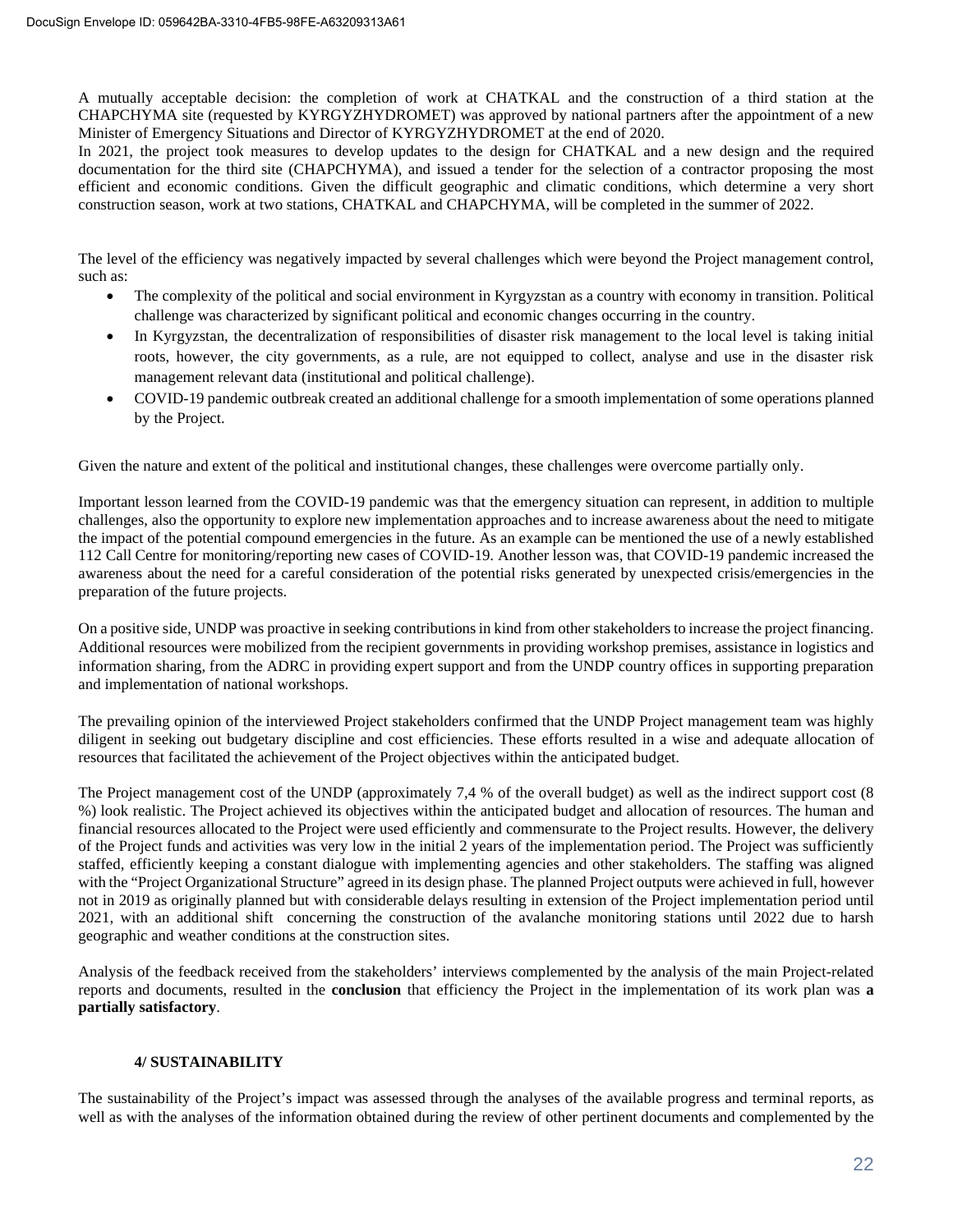opinions received from the key stakeholders in responding to **the evaluation question 4** and its several sub-questions as indicated in the Terms of Reference for this evaluation:

## **Question 4: Assess preliminary indications of the degree to which the Project results are likely to be sustainable beyond the Project's lifetime (both at the community and government level) and provide recommendations for strengthening sustainability.**

Sub-questions:

- · How strong is the commitment of the Government and other stakeholders to sustaining the results of the Project's support and continuing similar initiatives?
- · To what extent are policy and regulatory frameworks in place that will support the continuation of benefits?
- · To what extent have national partners committed to providing continuing support (financial, staff, aspirational, etc.)?
- Specific focus on sustainability vis-a-vis on gender equality and human rights: To what extent has gender and human rights considerations been integrated into the project design and implementation?

All interviewed stakeholders agreed that the Project's outcomes and its strategic objective have a promising perspective for being sustained by the Governments of Kyrgyzstan as well as of the countries involved in development of the output 4 beyond the Project's lifetime. This was considered as a result of various positive factors, such as enhanced organizational and management capacity of the participating partners, developing sustainable partnerships among main stakeholder and adaptability to the main recipient country and other Central Asia countries' needs. Concerning the future perspective of sustainability, it was important, that the implemented activities buttressed the levels of awareness of the importance of the strengthening of the integrated risk governance capacities of in Kyrgyzstan and of the respective regional cooperation in Central Asia as an important condition of sustainable development. This awareness went hand in hand with a growing understanding of this concept, and its practical application. The high motivation of the partners participation in all activities indicate that stakeholders of the recipient countries own the outputs of the Project sufficiently.

KII confirmed the commitment and readiness of the main partners, MES of Kyrgyzstan, KYRGYZHYDROMET and CESDRR to continue consolidation of the Project's outputs and objectives in the future. E.g. KYRGYZHYDROMET representative declared a strong interest in maintaining the results of the project and continuing similar activities. The organization plans to construct another three avalanche monitoring stations with its own resources. In order to increase the potential for preventing avalanche risks with a potential to cause significant social, economic and environmental damage to villages and cities of the Kyrgyz Republic, the institution will propose to the Government to install three more avalanche stations on the following roads: an alternative road Balykchy-Kazarman-Jalalabad, on the Alabel section of the Bishkek highway-Osh and on the road Myrzake-Kara-Kulja-Alaikuu. The national partners declared their commitments in providing aspirational, staff support and financial support in sustaining the outputs achieved commensurate to the budgetary provisions available in the state budget.

MES informed that building institutional capacity in disaster risk reduction and integrated risk governance capacities is an integral part of the state policy in the field of civil protection of the population in the territory of the country. MES is strongly interested in maintaining the results of the project and in continuing similar initiatives. However, considering the travel limitations due to COVID-19 the evaluation was not in a position to assess the degree of involvement and aligning with the existing priorities of the local government of the targeted areas. On a positive note, it was confirmed that the representatives of the local government from the targeted areas participated in several capacity development events organized by the Project.

The integrated risk governance involves different entry points such as legal framework development, advocacy, knowledge and recognition that development and disaster risk management are closely interconnected. In Kyrgyzstan, disaster risk reduction policy is primarily regulated by the National Sustainable Development Strategy for 2013-2017, which was adopted by Presidential Decree No. 11 of January 21, 2013; The Strategy for the Integrated Security of the Population and Territories in Emergency and Crisis Situations until 2020, adopted by the Government Decree No. 357 of June 2, 2012; Resolution of the Government of the Kyrgyz Republic No. 569 dated October 23, 2019 "On the Unified System for Comprehensive Monitoring and Forecasting of Emergencies in the Kyrgyz Republic", Resolution of the Government of the Kyrgyz Republic No. 550 dated November 22, 2018 "On the Classification and Assessment Criteria for Emergencies in the Kyrgyz Republic", and a key document: "The Law of the Kyrgyz Republic On Civil Protection No. 54", dated 24 May 2018, and many other regulatory resolutions included in this Law covering preparedness for and reduction of risks in emergencies.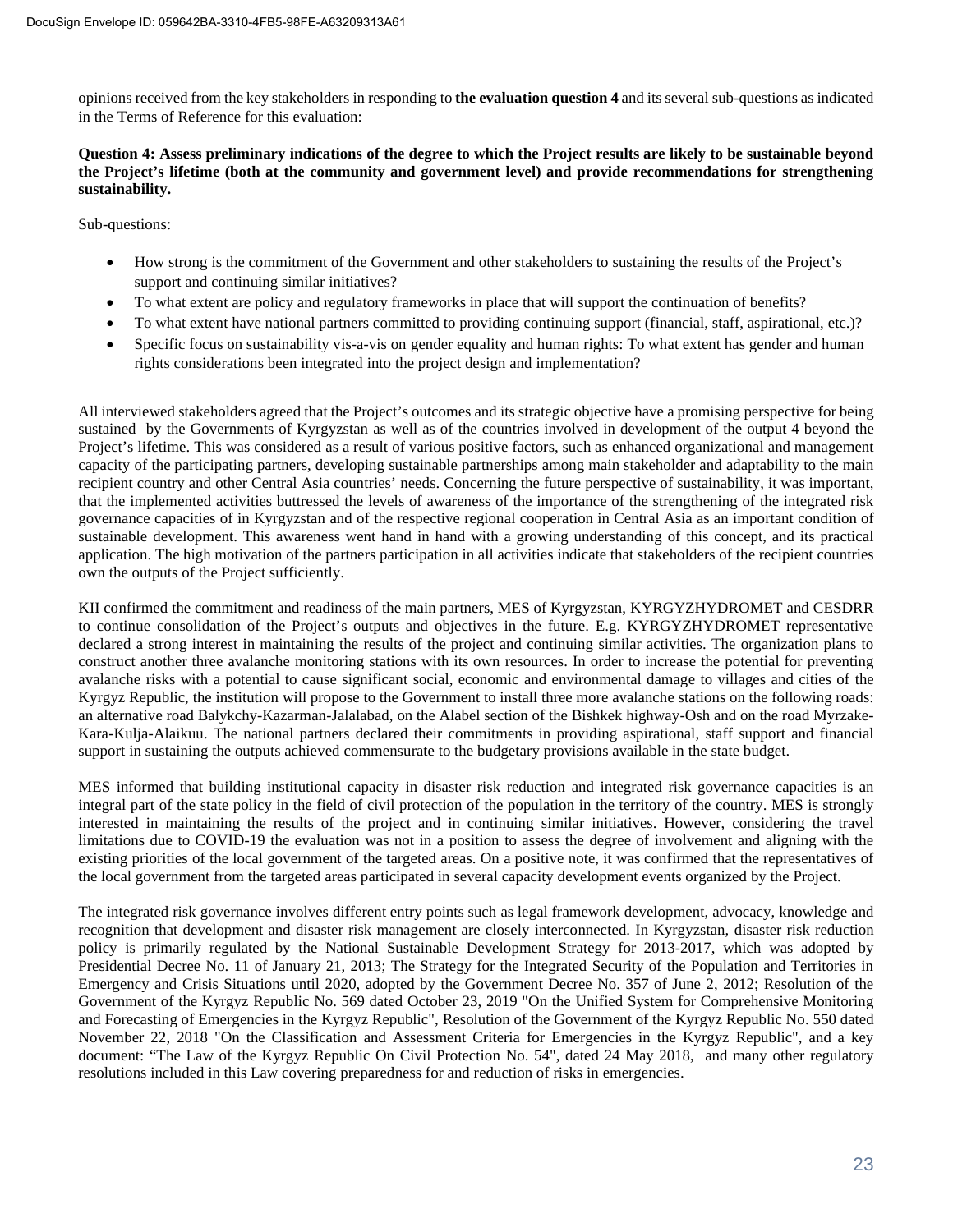

## **ЗАКОН КЫРГЫЗСКОЙ РЕСПУБЛИКИ** от 24 мая 2018 года № 54 **О Гражданской защите**

The proliferation of regulatory documents for disaster risk management since 2018 reflects a growing interest of the national government in this field. The following regulatory frameworks in place should play a catalytic role in supporting the continuation of the Project's benefits:

a) New edition of the Law on Civil Protection - <http://cbd.minjust.gov.kg/act/view/ru-ru/111787?cl=ru-ru>

b) Strategic document "Concept of protection of the population and territories from emergencies" - <http://cbd.minjust.gov.kg/act/view/ru-ru/11990>

c) Regulations on the Unified Integrated System for Monitoring and Forecasting Emergencies (regulates the activities of the system created within the framework of Output 1) - <http://cbd.minjust.gov.kg/act/view/ru-ru/157218>

d) Regulations on the Unified Information Management System (regulates the activities of the system created and expanded within the framework of output 3) - <http://cbd.minjust.gov.kg/act/view/ru-ru/94002>

The evidence of the growing interest in the improvement of the national legislative and regulatory documents was confirmed by the national stakeholders from all recipient countries. The Project overall objective continues to be pertinent and its activities can be replicated in other countries and regions in which UNDP supports the strengthening of disaster risk management portfolio. A long-term sustainability of the Project impact will very much depend on the capacity available in the UNDP for efficient employing of the online resources for a broad dissemination of relevant lessons learned, best practices, knowledge and expertise accumulated in the course of its implementation.

The Project contributed to strengthening the application of gender mainstreaming in a partial manner. This subject was not explicitly considered in the Project Document. Therefore, it was not considered as an issue of a major focus. Nevertheless, as already mentioned above, the Project management designed for each implementation year a specific Gender Action Plan, in line with the overall UNDP strategy. These Plans included concrete indicators for measurement of the gender mainstreaming, as e.g. :

- · Trainings with gender related session
- Inclusion of gender related topics in action points from expert group seminars
- Use of the call centres 112 for reporting gender based violence
- Use of the emergency forecasting/warning systems, rescuing services and risk reduction measures for benefit of allwomen, men children, disabled etc.

Several interviewed stakeholders confirmed that the call centres 112 established by the Project are often being use for reporting gender based violence cases. The call centres 112 use is available to women, men and children as well as all high vulnerable groups of population (LGBT, elderly, people with disabilities, minorities, refugees etc.) with a full respect of the LNOB principle. Project management was developing Gender Action Plans on a yearly basis, including dedicated budget, time frame and indicators of achievement. Main focus of these Plans was on integration of gender aspects in the training programmes and UNDP/Government commitments that 100% of the total amount of resources allocated to the Project's activities will be used for benefits of women, men, including children and disabled to protect their human right "to be protected against risks". Women from the partners' organizations were consistently encouraged to take part in the capacity development activities. In general, the results of the project are aimed at reducing risk and vulnerability for the entire population, for protecting people from disasters' negative impact. This means that 100% of the total allocated budget will be for the benefit of men, women, children including the disabled as well as the population groups with an increased vulnerability to the natural hazards impact.

Documentary review and the interviews with the stakeholders have not indicated any possible unanticipated or negative effects of the interventions on human rights and gender equality.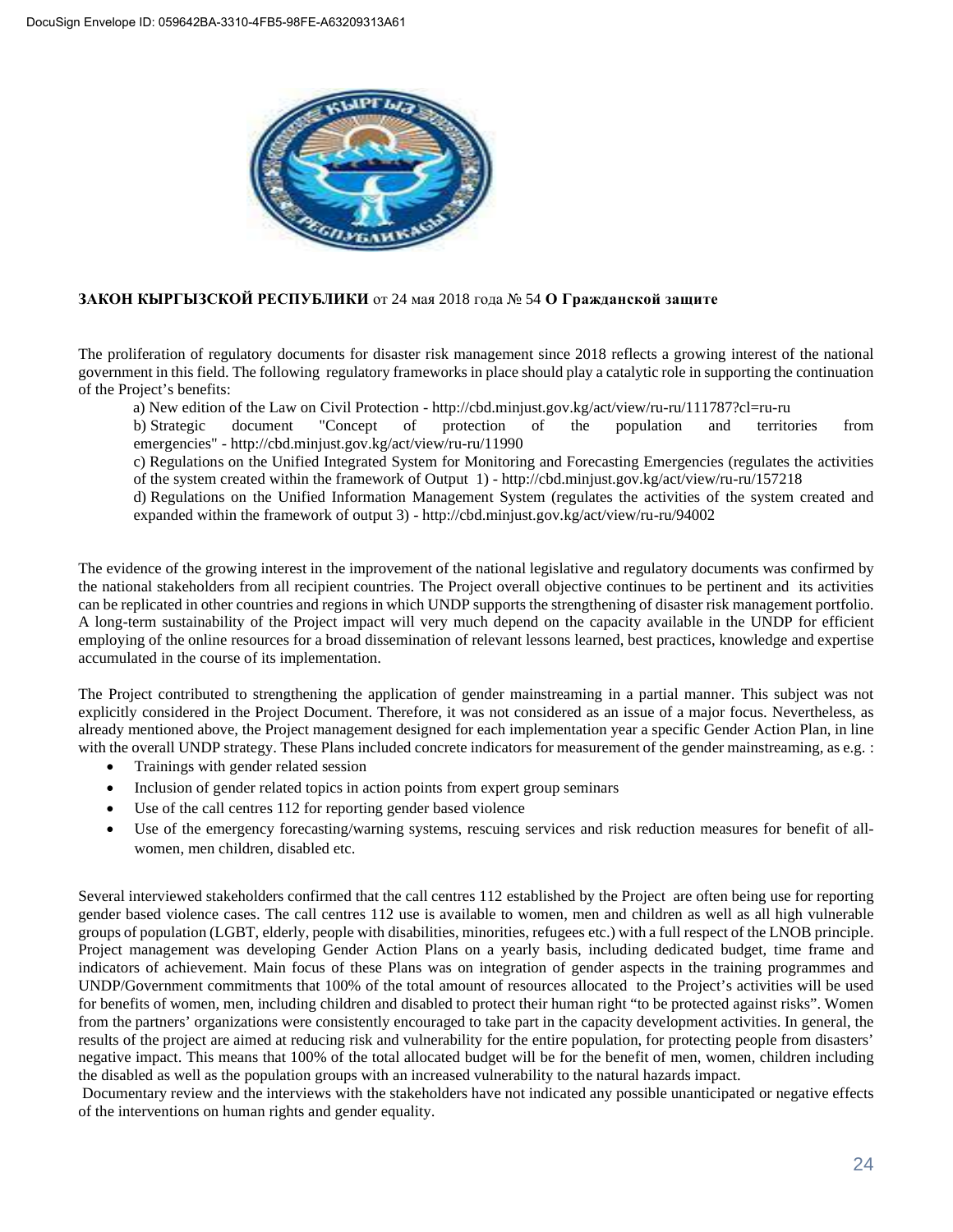The Project outputs contributed to the awareness raising about the need for a more systematic and comprehensive consideration of gender mainstreaming principles and the special needs of the most vulnerable groups. The extent, to which this awareness will reflected in a practical implementation of the disaster risk management actions, can, realistically, be assessed only in the years to come.

A future sustainability of the Project results will also depend on the capacities of the recipient countries to gather effectively all data and information required for the evidence-based disaster risk governance capacities policy development and the enhanced political commitment and capacity building of people involved in this process. It is to be noted that limited national resources for sustainable development of integrated risk governance capacities in the recipient countries can constitute a slowing-down factor in achieving a significant level of sustainability and ownership of the outputs of the work implemented in the Project.

Analysis of the feedback received from the stakeholders complemented with the analysis of the main Project-related reports and documents, resulted in the conclusion that the perspectives for sustainability of the Project's outputs and impact in Kyrgyzstan and the countries participating in the activities resulting in achievement of the output 4 was **highly satisfactory**.

## **VI. Lessons learned**

The lessons learned are based on the findings and conclusions described in the section V. originating from the documentary review, responses received to the questionnaire and during in-depth interviews with the stakeholders, and are presented below.

- **8. Natural hazards in Kyrgyzstan and the Central Asia region occur along many lines including earthquakes, landslides, floods, droughts, mudslides, avalanches. This coupled with a high degree of the social and economic vulnerability requires and increased attention to the strengthening of integrated risk governance capacities.**
- **9. Consistent alignment of the Project's disaster risk reduction activities and outputs with the persisting national and regional disaster risk reduction challenges/needs, development goals, UNDP strategic priorities in general and the 2030 Agenda for Sustainable Development boosted its relevance.**
- **10. Well designed and managed programs/projects addressing the strengthening the national risk governance capacities lead potentially to a positive shift of disaster/emergency management authorities and of disaster risk management legislation by reducing focus on provision of disaster relief and rehabilitation and reinforcing disaster risk reduction actions.**
- **11. Unpredictable emergencies such as for instance COVID-19 coupled with very high staff turn-over, often at decision making levels, in the national partner organizations represent a considerable risk for the technical cooperation projects implementation on time and in accordance with the original project design.**
- **12. Sharing of the best practices from the implementation, successes attained and challenges faced by the country-level disaster risk reduction projects through appropriate regional and SSC/triangular cooperation arrangements increases the catalytic impact of projects.**
- **13. The effectiveness and overall impact of capacity development initiatives (seminars, workshops, trainings etc.) is difficult to measure if these events do not include appropriate tools for the event evaluation (questionnaires, quiz, etc.).**
- **14. The presence of the gender mainstreaming and vulnerable groups of population inclusion in disaster risk reduction projects is an important prerequisite for addressing specific vulnerabilities and needs of all segments of the population and implementing the principle of Leave No One Behind. The Project faced several shortcomings in applying gender, rights-based and disability inclusion approaches in the design, with partial results in considering these issues during the implementation activities.**
- **15. Important lesson learned from the COVID-19 pandemic was that the emergency situation can represent, in addition to multiple challenges, also the opportunity to explore new project implementation approaches, but also it means the need to be ready to mitigate the impact of the potential compound emergencies during the project lifetime.**
- **16. Unrealistic design of the project document has a potential to undermine the efficiency of the project implementation phase.**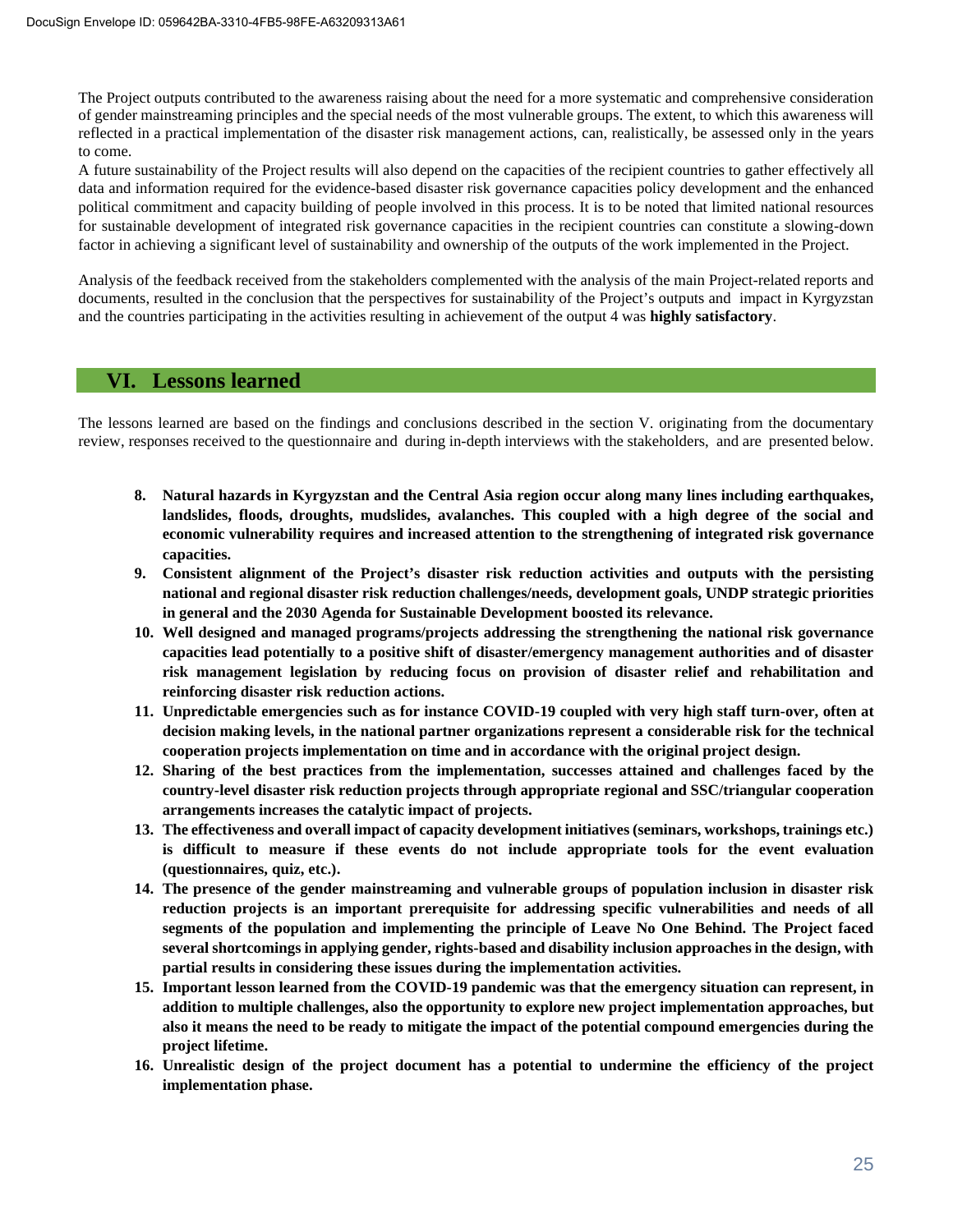- **17. The integrated risk governance involves different entry points such as legal framework development, advocacy, knowledge and recognition that development and disaster risk management are closely interconnected.**
- **18. From the evaluator's point of view the main lesson learned is concerning the usefulness of a comprehensive logical framework based on the Theory of Change to be included in the UNDP technical cooperation project documents. The absence of such framework reduces the transparency and efficiency of periodic monitoring and evaluation of the progress achieved by the project.**

## **VII. Recommendations**

- **6. UNDP to continue interventions in the Central Asia region countries with economies in transition and to maintain regular dialogue with their national authorities responsible for disaster and emergency management, to keep the momentum for maintaining their commitment to developing integrated disaster risk governance capacities.**
- **7. Donors and UNDP know-how and financial support continuation for further strengthening of national disaster risk management systems in Kyrgyzstan will be crucial because government funds are not available for some areas of disaster risk reduction activities.**
- **8. Systematically assess, monitor and document the usefulness and impact of the capacity development workshops/seminars by canvassing feedback from the participants through a well-tailored questionnaire or quiz approach application and internet-based tools as e.g. Survey Monkey. These assessments should include a space for qualitative comments and proposals by participants**
- **9. In the design of the future technical cooperation projects include comprehensive logical framework based on the Theory of Change methodology to promote the transparency and efficiency of periodic monitoring and evaluation of the progress achieved by the project.**
- **10. UNDP to ensure that aspects related to gender mainstreaming, rights-based considerations and vulnerable groups inclusion approaches are sufficiently reflected in the design of the future disaster risk management projects, as well as integrated during in implementation of activities.**
- **11. National governments in Central Asia need to assume a stronger leadership and demonstrate commitment to developing and implementing adequate disaster risk reduction governance system, mechanisms and concrete activities at all administrative levels and across relevant sectors as well as to ensure that DRR architecture is extended from national to community level.**
- **12. In the follow up to the Project, disaster risk reduction needs to be clearly defined in and conceptualized by national legislative and policy documents including the establishment of standards and criteria of progress for disaster risk governance. This should be achieved in the framework of continued strengthening of governance arrangements for the implementation of the Sendai DRR Framework.**
- **13. The integration of DRR into development is in Central Asia countries at initial stages. There is a need to address disconnect between DRR and development, which is caused by the fact that both require crosssectorial approached, by mainstreaming disaster risk reduction into development efforts and into key sectors outside the disaster management domain and ensure coordination between those sectors and the disaster management systems.**

## **VIII. Annexes**

- 1. Annex 1: TOR for the evaluation of the Project
- 2. Annex 2: Project financial report as of 31 July 2021